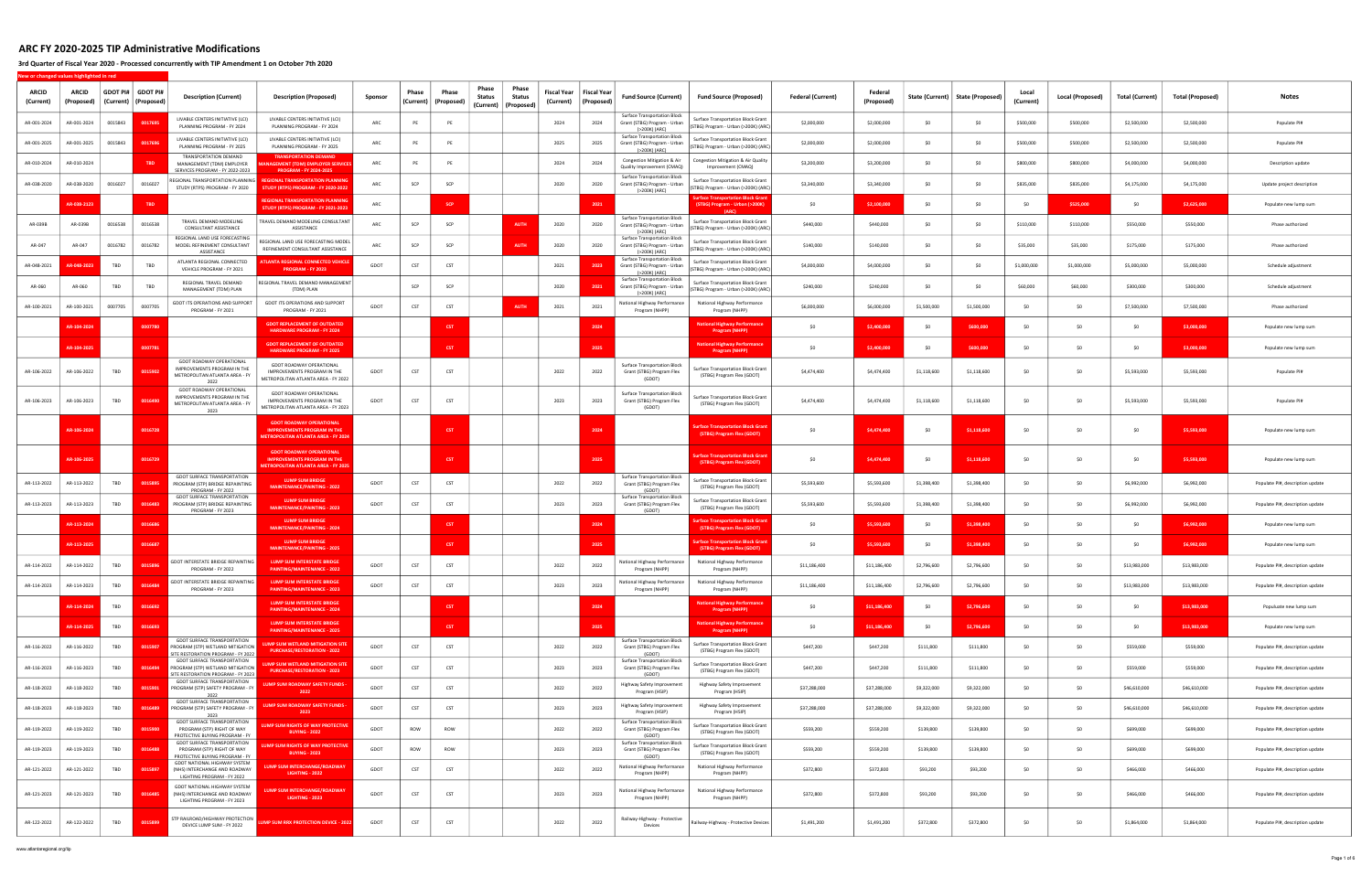### 3rd Quarter of Fiscal Year 2020 - Processed concurrently with TIP Amendment 1 on October 7th 2020

New or changed values highlighted in red

| <b>ARCID</b><br>(Current) | ARCID<br>(Proposed | <b>GDOT PI#</b><br>(Current) | GDOT PI‡<br>(Proposed) | <b>Description (Current)</b>                                                                                                                   | <b>Description (Proposed)</b>                                                                                  | Sponsor                                            | Phase<br>(Current) | Phase<br>(Proposed | Phase<br>Status | Phase<br>Fiscal Year<br>Status<br>(Current)<br>(Current)   (Proposed) | <b>Fiscal Year</b><br>(Proposed) | <b>Fund Source (Current)</b>                                                         | <b>Fund Source (Proposed)</b>                                                     | <b>Federal (Current)</b> | Federal<br>(Proposed) |              | State (Current)   State (Proposed) | Local<br>(Current) | Local (Proposed) | Total (Current) | Total (Proposed) | <b>Notes</b>                                                                                                    |
|---------------------------|--------------------|------------------------------|------------------------|------------------------------------------------------------------------------------------------------------------------------------------------|----------------------------------------------------------------------------------------------------------------|----------------------------------------------------|--------------------|--------------------|-----------------|-----------------------------------------------------------------------|----------------------------------|--------------------------------------------------------------------------------------|-----------------------------------------------------------------------------------|--------------------------|-----------------------|--------------|------------------------------------|--------------------|------------------|-----------------|------------------|-----------------------------------------------------------------------------------------------------------------|
| AR-122-2023               | AR-122-2023        | TBD                          | 001648                 | STP RAILROAD/HIGHWAY PROTECTION<br>DEVICE LUMP SUM - FY 2023                                                                                   | JMP SUM RRX PROTECTION DEVICE - 2023                                                                           | GDOT                                               | <b>CST</b>         | CST                |                 | 2023                                                                  | 2023                             | Railway-Highway - Protective<br>Devices                                              | Railway-Highway - Protective Devices                                              | \$1,491,200              | \$1,491,200           | \$372,800    | \$372,800                          | -SO                | SO.              | \$1,864,000     | \$1,864,000      | Populate PI#, description update                                                                                |
| AR-123-2022               | AR-123-2022        | TBD                          | 0015903                | <b>GDOT SURFACE TRANSPORTATION</b><br>PROGRAM (STP) SIGNAL INSTALLATION<br>AND UPGRADE PROGRAM - FY 2022                                       | LUMP SUM TRAF CONTROL DEVICES;<br><b>JPGRADES &amp; MAINT ANY AREA - 2022</b>                                  | GDOT                                               | CST                | CST                |                 | 2022                                                                  | 2022                             | <b>Surface Transportation Block</b><br>Grant (STBG) Program Flex<br>(GDOT)           | Surface Transportation Block Grant<br>(STBG) Program Flex (GDOT)                  | \$2,237,600              | \$2,237,600           | \$559,400    | \$559,400                          | SO.                | SO               | \$2,797,000     | \$2,797,000      | Populate PI#, description update                                                                                |
| AR-123-2023               | AR-123-2023        | TBD                          | 0016491                | <b>GDOT SURFACE TRANSPORTATION</b><br>PROGRAM (STP) SIGNAL INSTALLATION<br>AND UPGRADE PROGRAM - FY 2023                                       | <b>LUMP SUM TRAF CONTROL DEVICES:</b><br><b>JPGRADES &amp; MAINT ANY AREA - 2023</b>                           | GDOT                                               | <b>CST</b>         | CST                |                 | 2023                                                                  | 2023                             | <b>Surface Transportation Block</b><br>Grant (STBG) Program Flex<br>(GDOT)           | Surface Transportation Block Grant<br>(STBG) Program Flex (GDOT)                  | \$2,237,600              | \$2,237,600           | \$559,400    | \$559,400                          | SO.                | SO               | \$2,797,000     | \$2,797,000      | Populate PI#, description update                                                                                |
| AR-125-2022               | AR-125-2022        | TBD                          | 0015892                | <b>GDOT SURFACE TRANSPORTATION</b><br>PROGRAM (STP) RESURFACING AND<br>MAINTENANCE PROGRAM - FY 2022                                           | MP SUM MAINTENANCE FOR ANY AREA<br>2022                                                                        | GDOT                                               | <b>CST</b>         | CST                |                 | 2022                                                                  | 2022                             | <b>Surface Transportation Block</b><br>Grant (STBG) Program Flex<br>(GDOT)           | <b>Surface Transportation Block Grant</b><br>(STBG) Program Flex (GDOT)           | \$50,339,200             | \$50,339,200          | \$12,584,800 | \$12,584,800                       | \$0                | SO.              | \$62,924,000    | \$62,924,000     | Populate PI#, description update                                                                                |
| AR-125-2023               | AR-125-2023        | TBD                          | 001648                 | <b>GDOT SURFACE TRANSPORTATION</b><br>PROGRAM (STP) RESURFACING AND<br>MAINTENANCE PROGRAM - FY 2023                                           | <b>IP SUM MAINTENANCE FOR ANY AREA</b><br>2023                                                                 | GDOT                                               | <b>CST</b>         | CST                |                 | 2023                                                                  | 2023                             | <b>Surface Transportation Block</b><br>Grant (STBG) Program Flex<br>(GDOT)           | Surface Transportation Block Grant<br>(STBG) Program Flex (GDOT)                  | \$50,339,200             | \$50,339,200          | \$12,584,800 | \$12,584,800                       | SO.                | SO.              | \$62,924,000    | \$62,924,000     | Populate PI#, description update                                                                                |
|                           | AR-125-202         |                              | 0016668                |                                                                                                                                                | <b>MP SUM MAINTENANCE FOR ANY AREA</b><br>2024                                                                 |                                                    |                    | <b>CST</b>         |                 |                                                                       | 2024                             |                                                                                      | urface Transportation Block Grant<br>(STBG) Program Flex (GDOT)                   | \$0                      | \$50,339,200          | \$0          | \$12,584,800                       | SO.                | SO               | \$0             | \$62,924,000     | Populate TIP lump sum                                                                                           |
|                           | AR-125-2025        |                              | 0016669                |                                                                                                                                                | <b>UMP SUM MAINTENANCE FOR ANY AREA</b><br>2025                                                                |                                                    |                    | <b>CST</b>         |                 |                                                                       | 2025                             |                                                                                      | urface Transportation Block Gran<br>(STBG) Program Flex (GDOT)                    | \$0                      | \$50,339,200          | \$0          | \$12,584,800                       | \$0                | SO.              | \$0             | \$62,924,000     | Populate TIP lump sum                                                                                           |
| AR-129-2022               | AR-129-2022        | TBD                          | 0015905                | GDOT LOW IMPACT BRIDGE PROGRAM<br>FY 2022                                                                                                      | <b>LUMP SUM LOW IMPACT BRIDGES - 2022</b>                                                                      | GDOT                                               | <b>CST</b>         | CST                |                 | 2022                                                                  | 2022                             | Surface Transportation Block<br>Grant (STBG) Program Off-System<br>Bridge            | Surface Transportation Block Grant<br>(STBG) Program Off-System Bridge            | \$9,695,200              | \$9,695,200           | \$2,423,800  | \$2,423,800                        | -SO                | -SO              | \$12,119,000    | \$12,119,000     | Populate PI#, description update                                                                                |
| AR-129-2023               | AR-129-2023        | <b>TBD</b>                   | 0016492                | GDOT LOW IMPACT BRIDGE PROGRAM -<br>FY 2023                                                                                                    | LUMP SUM LOW IMPACT BRIDGES - 2023                                                                             | GDOT                                               | <b>CST</b>         | CST                |                 | 2023                                                                  | 2023                             | <b>Surface Transportation Block</b><br>Grant (STBG) Program Off-System  <br>Bridge   | Surface Transportation Block Grant<br>(STBG) Program Off-System Bridge            | \$9,695,200              | \$9,695,200           | \$2,423,800  | \$2,423,800                        | - SO               | \$0              | \$12,119,000    | \$12,119,000     | Populate PI#, description update                                                                                |
| AR-137-2021               | AR-137-2021        | TBD                          | 0017473                | TOWING AND RECOVERY INCENTIVE<br>PROGRAM - FY 2021                                                                                             | TOWING AND RECOVERY INCENTIVE<br>PROGRAM - FY 2021                                                             | GDOT                                               | <b>CST</b>         | CST                |                 | 2021                                                                  | 2021                             | Congestion Mitigation & Air<br>Quality Improvement (CMAQ)                            | Congestion Mitigation & Air Quality<br>Improvement (CMAQ)                         | \$400,000                | \$400,000             | \$100,000    | \$100,000                          | SO.                | S <sub>0</sub>   | \$500,000       | \$500,000        | Populate GDOT PI#                                                                                               |
| AR-137-2022               | AR-137-2022        | TBD                          | 0017474                | TOWING AND RECOVERY INCENTIVE<br>PROGRAM - FY 2022                                                                                             | TOWING AND RECOVERY INCENTIVE<br>PROGRAM - FY 2022                                                             | GDOT                                               | CST                | CST                |                 | 2022                                                                  | 2022                             | Congestion Mitigation & Air<br>Quality Improvement (CMAQ)                            | Congestion Mitigation & Air Quality<br>Improvement (CMAQ)                         | \$400,000                | \$400,000             | \$100,000    | \$100,000                          |                    | -SO              | \$500,000       | \$500,000        | Populate GDOT PI#                                                                                               |
| AR-137-2023               | AR-137-2023        | TBD                          | 0017475                | TOWING AND RECOVERY INCENTIVE<br>PROGRAM - FY 2023                                                                                             | TOWING AND RECOVERY INCENTIVE<br>PROGRAM - FY 2023                                                             | GDOT                                               | <b>CST</b>         | <b>CST</b>         |                 | 2023                                                                  | 2023                             | Congestion Mitigation & Air<br>Quality Improvement (CMAQ)                            | Congestion Mitigation & Air Quality<br>Improvement (CMAQ)                         | \$400,000                | \$400,000             | \$100,000    | \$100,000                          | -SO                | -SO              | \$500,000       | \$500,000        | Schedule adjustment                                                                                             |
|                           | AR-137-202         |                              | 0017476                |                                                                                                                                                | TOWING AND RECOVERY INCENTIVE<br>PROGRAM - FY 2024                                                             |                                                    |                    | <b>CST</b>         |                 |                                                                       | 2024                             |                                                                                      | Ingestion Mitigation & Air Quality<br><b>Improvement (CMAQ)</b>                   | \$0                      | \$400,000             | \$0          | \$100,000                          |                    | S <sub>0</sub>   | \$0             | \$500,000        | Populate TIP lump sum                                                                                           |
|                           | AR-137-202         |                              | 001747                 |                                                                                                                                                | TOWING AND RECOVERY INCENTIVE<br>PROGRAM - FY 2025                                                             |                                                    |                    | <b>CST</b>         |                 |                                                                       | 2025                             |                                                                                      | <b>Ingestion Mitigation &amp; Air Quality</b><br><b>Improvement (CMAQ)</b>        | \$0                      | \$400,000             | \$0          | \$100,000                          | \$0                | SO.              | \$0             | \$500,000        | Populate TIP lump sum                                                                                           |
| AR-138-2021               | AR-138-2021        | 0014990                      | 0014990                | OVERSIGHT SERVICES FOR STP URBAN<br>CMAQ AND TAP FUNDED PROJECTS - FY<br>2021                                                                  | <b>ERSIGHT SERVICES FOR ATL TMA Z230;</b><br>Z301; CMAQ & HIP - FY 2021                                        | GDOT                                               | PE                 | PE                 |                 | 2021                                                                  | 2021                             | <b>Surface Transportation Block</b><br>Grant (STBG) Program - Urban<br>(>200K) (ARC) | <b>Surface Transportation Block Grant</b><br>(STBG) Program - Urban (>200K) (ARC) | \$1,000,000              | \$1,000,000           | \$250,000    | \$250,000                          | - SO               | - SO             | \$1,250,000     | \$1,250,000      | Description update                                                                                              |
| AR-138-2022               | AR-138-2022        | 0015837                      | 0015837                | OVERSIGHT SERVICES FOR STP URBAN<br>CMAQ AND TAP FUNDED PROJECTS - FY<br>2022                                                                  | <b>ERSIGHT SERVICES FOR ATL TMA Z230;</b><br>Z301; CMAQ & HIP - FY 2022                                        | GDOT                                               | PE                 | PE                 |                 | 2022                                                                  | 2022                             | <b>Surface Transportation Block</b><br>Grant (STBG) Program - Urban<br>(>200K) (ARC) | <b>Surface Transportation Block Grant</b><br>(STBG) Program - Urban (>200K) (ARC) | \$1,000,000              | \$1,000,000           | \$250,000    | \$250,000                          | \$0                | SO.              | \$1,250,000     | \$1,250,000      | Description update                                                                                              |
| AR-138-2023               | AR-138-2023        | 0015838                      |                        | OVERSIGHT SERVICES FOR STP URBAN,<br>0015838 CMAQ AND TAP FUNDED PROJECTS - FY<br>2023                                                         | <b>OVERSIGHT SERVICES FOR ATL TMA Z230;</b><br><b>Z301: CMAO &amp; HIP - FY 2023</b>                           | GDOT                                               | PE                 | PE                 |                 | 2023                                                                  | 2023                             | <b>Surface Transportation Block</b><br>Grant (STBG) Program - Urban<br>(>200K) (ARC) | Surface Transportation Block Grant<br>(STBG) Program - Urban (>200K) (ARC)        | \$1,000,000              | \$1,000,000           | \$250,000    | \$250,000                          | \$0                |                  | \$1,250,000     | \$1,250,000      | Description update                                                                                              |
| AR-138-2024               | AR-138-2024        | 0015838                      | 0017471                | OVERSIGHT SERVICES FOR STP URBAN<br>CMAQ AND TAP FUNDED PROJECTS - FY<br>2024                                                                  | <b>VERSIGHT SERVICES FOR ATL TMA 7230</b><br>Z301; CMAQ & HIP - FY 2024                                        | GDOT                                               | PE                 | PE                 |                 | 2024                                                                  | 2024                             | Surface Transportation Block<br>Grant (STBG) Program - Urban<br>(>200K) (ARC)        | Surface Transportation Block Grant<br>(STBG) Program - Urban (>200K) (ARC)        | \$1,000,000              | \$1,000,000           | \$250,000    | \$250,000                          | \$0                | \$0              | \$1,250,000     | \$1,250,000      | Populate PI#, description update                                                                                |
| AR-138-2025               | AR-138-2025        | 0015838                      | 0017472                | OVERSIGHT SERVICES FOR STP URBAN<br>CMAQ AND TAP FUNDED PROJECTS - FY<br>2025                                                                  | <b>VERSIGHT SERVICES FOR ATL TMA Z230;</b><br>Z301; CMAQ & HIP - FY 2025                                       | GDOT                                               | PE                 | PE                 |                 | 2025                                                                  | 2025                             | <b>Surface Transportation Block</b><br>Grant (STBG) Program - Urban<br>(>200K) (ARC) | Surface Transportation Block Grant<br>(STBG) Program - Urban (>200K) (ARC)        | \$1,000,000              | \$1,000,000           | \$250,000    | \$250,000                          | \$0                | \$0              | \$1,250,000     | \$1,250,000      | Populate PI#, description update                                                                                |
| AR-318                    | AR-318             | 0014203                      | 0014203                | I-75 COMMERCIAL VEHICLE LANES<br>(NORTHBOUND DIRECTION ONLY)                                                                                   | I-75 COMMERCIAL VEHICLE LANES<br>(NORTHBOUND DIRECTION ONLY)                                                   | GDOT                                               | ROW                | ROW                |                 | 2021                                                                  | 2021                             | National Highway Performance<br>Program (NHPP)                                       | National Highway Performance<br>Program (NHPP)                                    | \$545,600                | \$2,480,000           | \$136,400    | \$620,000                          | \$0                | \$0              | \$682,000       | \$3,100,000      | Financial adjustments                                                                                           |
| AR-450A                   | AR-450A            | 0009395                      | 0009395                | AND STREETSCAPES                                                                                                                               | BELTLINE CORRIDOR MULTI-USE TRAIL   BELTLINE CORRIDOR MULTI-USE TRAIL AND   Atlanta Developmen<br>STREETSCAPES | Authority                                          | ROW                | ROW                |                 | 2020                                                                  | 2023                             | Local Jurisdiction/Municipality<br>Funds                                             | Local Jurisdiction/Municipality Funds                                             | \$0                      | \$0                   | \$0          | \$0                                | \$15,000,000       | \$15,000,000     | \$15,000,000    | \$15,000,000     | Schedule adjustment                                                                                             |
| AR-450A                   | AR-450A            | 0009395                      | 0009395                | AND STREETSCAPES                                                                                                                               | BELTLINE CORRIDOR MULTI-USE TRAIL   BELTLINE CORRIDOR MULTI-USE TRAIL AND   Atlanta Developmen<br>STREETSCAPES | Authority                                          | UTL                | UTL                |                 | 2022                                                                  | 202                              | Local Jurisdiction/Municipality<br>Funds                                             | Local Jurisdiction/Municipality Funds                                             | \$0                      | \$0                   | \$0          | \$0                                | \$1,557,570        | \$1,557,570      | \$1,557,570     | \$1,557,570      | Schedule adjustment                                                                                             |
| AR-450C                   | AR-450C            | 0009397                      | 0009397                | AND STREETSCAPES                                                                                                                               | BELTLINE CORRIDOR MULTI-USE TRAIL   BELTLINE CORRIDOR MULTI-USE TRAIL AND   Atlanta Developmen<br>STREETSCAPES | Authority                                          | ROW                | ROW                |                 | 2020                                                                  | 2021                             | Local Jurisdiction/Municipality<br>Funds                                             | Local Jurisdiction/Municipality Funds                                             | \$0                      | \$0                   | \$0          | \$0                                | \$41,531,000       | \$41,531,000     | \$41,531,000    | \$41,531,000     | Schedule adjustment                                                                                             |
| AR-450C                   | AR-450C            | 0009397                      | 0009397                | AND STREETSCAPES                                                                                                                               | BELTLINE CORRIDOR MULTI-USE TRAIL   BELTLINE CORRIDOR MULTI-USE TRAIL AND Atlanta Developmen<br>STREETSCAPES   | Authority                                          | <b>CST</b>         | CST                |                 | 2021                                                                  | 202                              | Local Jurisdiction/Municipality<br>Funds                                             | Local Jurisdiction/Municipality Funds                                             | \$0                      | \$0                   | \$0          | \$0                                | \$67,186,290       | \$67,186,290     | \$67,186,290    | \$67,186,290     | Schedule adjustment                                                                                             |
| AR-490A                   | AR-490A            | 0014991                      | 0014991                | ATLANTA STREETCAR DOWNTOWN<br>CROSSTOWN EXTENSION - NEPA<br>CLEARANCE AND INITIAL ENGINEERING<br>INVESTIGATION<br>FTA SECTION 5339 BUS AND BUS | <b>BELTLINE NORTHWEST CORRIDOR</b><br><b>FEASIBILITY STUDY</b>                                                 | Atlanta Beltline<br>corporated, City of<br>Atlanta | PE                 | PE                 |                 | 2016                                                                  | 2016                             | <b>Surface Transportation Block</b><br>Grant (STBG) Program - Urban<br>(>200K) (ARC) | <b>Surface Transportation Block Grant</b><br>(STBG) Program - Urban (>200K) (ARC) | \$2,800,000              | \$2,800,000           | \$0          | \$0                                | \$700,000          | \$700,000        | \$3,500,000     | \$3,500,000      | Redocumenting rescoped project in the TIP to assist with<br>the expenditure of funding previously flexed to FTA |
| AR-5339-CO                | AR-5339-CO         | N/A                          | N/A                    | FACILITIES PROGRAM FUNDS FOR COBB<br>COUNTY                                                                                                    | FTA SECTION 5339 BUS AND BUS FACILITIES<br>PROGRAM FUNDS FOR COBB COUNTY                                       | Cobb County                                        | <b>CST</b>         | CST                |                 | 2020                                                                  | 2020                             | Bus and Bus Facilities Program                                                       | <b>Bus and Bus Facilities Program</b>                                             | \$749,008                | \$733,395             | \$0          | \$0                                | \$187,252          | \$183,349        | \$936,260       | \$916,744        | Financial adjustments                                                                                           |
| New Project               | <b>AR-955A</b>     | TBD                          | TBD                    |                                                                                                                                                | <b>5 SOUTH - NEW INTERCHANGE (SCOPING</b><br><b>ACTIVITIES FOR AR-955)</b>                                     | City of Locust Grove                               |                    | <b>SCP</b>         |                 |                                                                       | 2021                             |                                                                                      | ransportation Funding Act (HB 170)                                                | \$0                      | \$0                   | \$0          | \$1,000,000                        | \$0                | \$0              | \$0             | \$1,000,000      | Add new local funded project                                                                                    |
| AR-ML-200                 | AR-ML-200          | 1758                         | 1758                   | TOP END 285 - I-285 NORTH EXPRESS<br>LANES AND COLLECTOR/DISTRIBUTOR<br>LANE IMPROVEMENTS (PE AND ROW<br>ONLY)                                 | TOP END 285 - I-285 NORTH EXPRESS LANES<br>AND COLLECTOR/DISTRIBUTOR LANE<br>IMPROVEMENTS (PE AND ROW ONLY)    | GDOT                                               |                    | PE                 |                 |                                                                       | 2024                             |                                                                                      | ansportation Funding Act (HB 170)                                                 | \$0                      | \$0                   | \$0          | \$7,400,000                        | \$0                | \$0              | \$0             | \$7,400,000      | Updated description; new phase                                                                                  |

www.atlantaregional.org/tip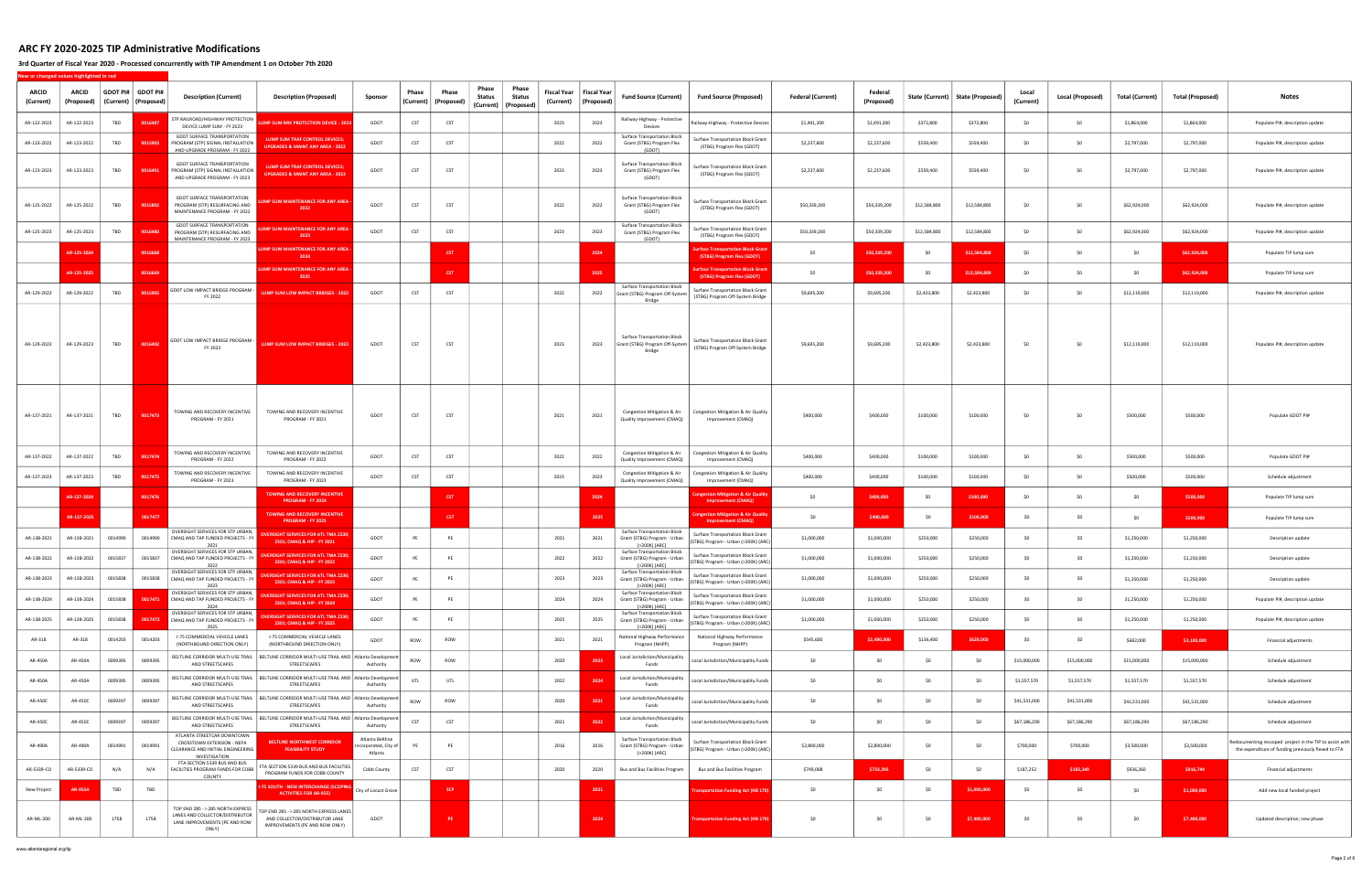### 3rd Quarter of Fiscal Year 2020 - Processed concurrently with TIP Amendment 1 on October 7th 2020

| <b>ARCID</b><br>(Current) | <b>ARCID</b><br>(Proposed | <b>GDOT PI#</b><br>(Current) | <b>GDOT PI#</b><br>(Proposed) | <b>Description (Current)</b>                                                | <b>Description (Proposed)</b>                                                                               | Sponsor                          | Phase<br>(Current) | Phase<br>(Proposed | Phase<br>Status | Phase<br>Status<br>(Current)   (Proposed) | <b>Fiscal Year</b><br>(Current) | <b>Fiscal Year</b><br>(Proposec | <b>Fund Source (Current)</b>                                                         | <b>Fund Source (Proposed)</b>                                                       | <b>Federal (Current)</b> | Federal<br>(Proposed | State (Current) | <b>State (Proposed)</b> | Local<br>(Current) | <b>Local (Proposed)</b> | <b>Total (Current)</b> | <b>Total (Proposed)</b> | <b>Notes</b>                                                                                        |
|---------------------------|---------------------------|------------------------------|-------------------------------|-----------------------------------------------------------------------------|-------------------------------------------------------------------------------------------------------------|----------------------------------|--------------------|--------------------|-----------------|-------------------------------------------|---------------------------------|---------------------------------|--------------------------------------------------------------------------------------|-------------------------------------------------------------------------------------|--------------------------|----------------------|-----------------|-------------------------|--------------------|-------------------------|------------------------|-------------------------|-----------------------------------------------------------------------------------------------------|
| AT-240                    | AT-240                    | 0010322                      | 0010322                       | US 78/278/SR 8 (D.L. HOLLOWELL<br>PARKWAY) PEDESTRIAN FACILITY -<br>PHASE A | US 78/278/SR 8 (D.L. HOLLOWELL<br>ARKWAY) PEDESTRIAN FACILITY - PHASE A                                     | City of Atlanta                  | UTL                | UTL                |                 |                                           | 2021                            | 2023                            | Local Jurisdiction/Municipality<br>Funds                                             | Local Jurisdiction/Municipality Funds                                               | \$0                      | SO.                  | -SO             | SO.                     | \$998,589          | \$998,589               | \$998,589              | \$998,589               | Schedule adjustment                                                                                 |
| AT-270                    | AT-270                    | 0006684                      | 0006684                       | PEACHTREE CORRIDOR COMPLETE<br>STREET RETROFIT - PHASE 3                    | PEACHTREE CORRIDOR COMPLETE STREET   Buckhead CID, City of<br>RETROFIT - PHASE 3                            | Atlanta                          | CST                | CST                |                 | <b>AUTH</b>                               | 2020                            | 2020                            | Surface Transportation Block<br>Grant (STBG) Program - Urban<br>(>200K) (ARC)        | <b>Surface Transportation Block Grant</b><br>(STBG) Program - Urban (>200K) (ARC)   | \$1,788,068              | \$1,788,068          | - SO            | Ś۵                      | \$496,099          | \$496,099               | \$2,284,167            | \$2,284,167             | Phase authorized                                                                                    |
| AT-270                    | AT-270                    | 0006684                      | 0006684                       | PEACHTREE CORRIDOR COMPLETE<br>STREET RETROFIT - PHASE 3                    | PEACHTREE CORRIDOR COMPLETE STREET<br>RETROFIT - PHASE 3                                                    | Buckhead CID, City of<br>Atlanta | UTL                | UTL                |                 | <b>AUTH</b>                               | 2020                            | 2020                            | <b>Surface Transportation Block</b><br>Grant (STBG) Program - Urban<br>(>200K) (ARC) | <b>Surface Transportation Block Grant</b><br>(STBG) Program - Urban (>200K) (ARC    | \$881,774                | \$881,774            |                 | \$0                     | \$220,444          | \$220,444               | \$1,102,218            | \$1,102,218             | Phase authorized                                                                                    |
| AT-277A                   | AT-277A                   | 0014993                      | 0014993                       | CYCLE ATLANTA PHASE 1.0 -<br>IMPLEMENTATION                                 | CYCLE ATLANTA PHASE 1.0 -<br>IMPLEMENTATION                                                                 | City of Atlanta                  | CST                | CST                |                 |                                           | 2020                            | 2021                            | Local Jurisdiction/Municipality<br>Funds                                             | Local Jurisdiction/Municipality Funds                                               | \$0                      | SO.                  | -SO             | \$0                     | \$2,950,000        | \$2,950,000             | \$2,950,000            | \$2,950,000             | Schedule adjustment                                                                                 |
| AT-295                    | AT-295                    | 0013810                      | 0013810                       | US 29/SR 14 (LEE STREET) BRIDGE<br>UPGRADE                                  | JS 29/SR 14 (LEE STREET) BRIDGE UPGRADE                                                                     | GDOT                             | ROW                | ROW                |                 |                                           | 2020                            | 2022                            | <b>Surface Transportation Block</b><br>Grant (STBG) Program Flex<br>(GDOT)           | Surface Transportation Block Grant<br>(STBG) Program Flex (GDOT)                    | \$400,000                | \$434,928            | \$100,000       | \$108,732               | SO.                |                         | \$500,000              | \$543,660               | Schedule adjustment, financial adjustment                                                           |
|                           | AT-375                    |                              | 0017118                       |                                                                             | <b>MIDTOWN CONNECTOR IMPROVEMENTS</b><br><b>SCOPING STUDY</b>                                               |                                  |                    | <b>SCP</b>         |                 | <b>AUTH</b>                               |                                 | 2020                            |                                                                                      | ocal Jurisdiction/Municipality Fun                                                  | \$0                      | \$0                  | SO              | SO                      | -SO                | \$15,600,000            | \$0                    | \$15,600,000            | New local funded project                                                                            |
| BA-032                    | BA-032                    | 0013819                      | 0013819                       | SR 82 BRIDGE UPGRADE                                                        | SR 82 BRIDGE UPGRADE                                                                                        | GDOT                             | UTL                | UTL                |                 |                                           | 2021                            | 2021                            | <b>Surface Transportation Block</b><br>Grant (STBG) Program Flex<br>(GDOT)           | <b>Surface Transportation Block Grant</b><br>(STBG) Program Flex (GDOT)             | \$18,677                 | \$37,355             | \$4,669         | \$9,339                 | SO.                | -SO                     | \$23,346               | \$46,694                | Financial adjustments                                                                               |
| BA-032                    | BA-032                    | 0013819                      | 0013819                       | SR 82 BRIDGE UPGRADE                                                        | SR 82 BRIDGE UPGRADE                                                                                        | GDOT                             | CST                | CST                |                 |                                           | 2021                            | 2021                            | <b>Surface Transportation Block</b><br>Grant (STBG) Program Flex<br>(GDOT)           | <b>Surface Transportation Block Grant</b><br>(STBG) Program Flex (GDOT)             | \$1,432,342              | \$2,864,683          | \$358,085       | \$716,171               | SO.                | - <∩                    | \$1,790,427            | \$3,580,854             | Financial adjustments                                                                               |
| BA-040                    | BA-040                    | 0015323                      | 0015323                       | EXCHANGE BOULEVARD EXTENSION                                                | EXCHANGE BOULEVARD EXTENSION                                                                                | GDOT                             |                    |                    |                 |                                           |                                 | 202                             |                                                                                      | <b>Fransportation Funding Act (HB 170</b>                                           | \$0                      | SO.                  | -SO             | \$1.143.200             | SO.                |                         | S <sub>0</sub>         | \$1,143,200             | Add new state funded phase                                                                          |
| CH-020A3                  | CH-020A3                  | 0009164                      | 0009164                       |                                                                             | SR 20 (CUMMING HIGHWAY) WIDENING   SR 20 (CUMMING HIGHWAY) WIDENING                                         | GDOT                             | UTL                |                    | AUTH            |                                           | 2020                            |                                 | <b>Transportation Funding Act (HB</b><br>170)                                        |                                                                                     | \$0                      | SO.                  | \$2,555,015     |                         | SO.                |                         | \$2,555,015            | \$0                     | Project's detailed description to be updated; UTL and CST<br>phase consolidated                     |
| CH-020A3                  | CH-020A3                  | 0009164                      | 0009164                       | SR 20 (CUMMING HIGHWAY) WIDENING                                            | SR 20 (CUMMING HIGHWAY) WIDENING                                                                            | GDOT                             | CST                | CST                | AUTH            | AUTH                                      | 2020                            | 2020                            | <b>Transportation Funding Act (HB</b><br>170)                                        | Transportation Funding Act (HB 170)                                                 | \$0                      | SO.                  | \$24,401,795    | \$29,708.193            | SO.                |                         | \$24,401,795           | \$29,708,193            | bject's detailed description to be updated; UTL and CST<br>phase consolidated; financial adjustment |
| CH-020B                   | CH-020B                   | 0003681                      | 0003681                       | SR 20 (CUMMING HIGHWAY) WIDENING<br>(PE FOR CH-231, CH-232 AND CH-233)      | <b>SR 20 (CUMMING HIGHWAY) WIDENING</b><br>OVERS PE ACTIVITIES ONLY FOR CH-231,<br><b>CH-232 AND CH-233</b> | GDOT                             | N/A                | N/A                |                 |                                           | N/A                             | N/A                             | N/A                                                                                  | N/A                                                                                 | N/A                      | N/A                  | N/A             | N/A                     | N/A                | N/A                     | N/A                    | N/A                     | Description update                                                                                  |
| CH-231                    | CH-231                    | 0014131                      | 0014131                       | SR 20 (CUMMING HIGHWAY) WIDENING                                            | SR 20 (CUMMING HIGHWAY) WIDENING                                                                            | GDOT                             | ROW                | ROW                | <b>AUTH</b>     | AUTH                                      | 2020                            | 2020                            | <b>Transportation Funding Act (HB</b><br>170)                                        | Transportation Funding Act (HB 170)                                                 | \$0                      | -SO                  | \$6,971,500     | \$12,733,589            | -SO                |                         | \$6,971,500            | \$12,733,589            | Project's detailed description to be updated; financial<br>changes                                  |
| CH-231                    | CH-231                    | 0014131                      | 0014131                       | SR 20 (CUMMING HIGHWAY) WIDENING                                            | SR 20 (CUMMING HIGHWAY) WIDENING                                                                            | GDOT                             | UTL                | UTL                |                 |                                           | 2022                            | 2022                            | <b>Transportation Funding Act (HB</b><br>170)                                        | Transportation Funding Act (HB 170)                                                 | \$0                      | \$0                  | \$2,008,153     | \$2,090,611             | SO.                | - SO                    | \$2,008,153            | \$2,090,611             | Project's detailed description to be updated; financial<br>changes                                  |
| CH-231                    | CH-231                    | 0014131                      | 0014131                       |                                                                             | SR 20 (CUMMING HIGHWAY) WIDENING   SR 20 (CUMMING HIGHWAY) WIDENING                                         | GDOT                             | <b>CST</b>         | CST                |                 |                                           | 2022                            | 2022                            | <b>Transportation Funding Act (HB</b><br>170)                                        | Transportation Funding Act (HB 170)                                                 | \$0                      |                      | \$27,074,801    | \$28.182.704            |                    |                         | \$27,074,801           | \$28,182,704            | Project's detailed description to be updated; financial<br>changes                                  |
| CH-232                    | CH-232                    | 0014132                      | 0014132                       |                                                                             | SR 20 (CUMMING HIGHWAY) WIDENING   SR 20 (CUMMING HIGHWAY) WIDENING                                         | GDOT                             | ROW                | ROW                |                 |                                           | 2022                            | 2022                            | Transportation Funding Act (HB<br>170)                                               | Transportation Funding Act (HB 170)                                                 | \$0                      | SO.                  | \$23,980,000    | \$20,630,000            |                    |                         | \$23,980,000           | \$20,630,000            | Project's detailed description to be updated; financial<br>changes                                  |
| CH-232                    | CH-232                    | 0014132                      | 0014132                       |                                                                             | SR 20 (CUMMING HIGHWAY) WIDENING   SR 20 (CUMMING HIGHWAY) WIDENING                                         | GDOT                             | UTL                | UTL                |                 |                                           | 2024                            | 2024                            | Transportation Funding Act (HB<br>170)                                               | Transportation Funding Act (HB 170)                                                 | \$0                      | SO.                  | \$3,826,053     | \$2,861,945             |                    |                         | \$3,826,053            | \$2,861,945             | Project's detailed description to be updated; financial<br>changes                                  |
| CH-232                    | CH-232                    | 0014132                      | 0014132                       |                                                                             | SR 20 (CUMMING HIGHWAY) WIDENING   SR 20 (CUMMING HIGHWAY) WIDENING                                         | GDOT                             | CST                | CST                |                 |                                           | 2024                            | 2024                            | Transportation Funding Act (HB<br>170)                                               | Transportation Funding Act (HB 170)                                                 | \$0                      | - SO                 | \$41,257,576    | \$40.996.456            | -SO                |                         | \$41,257,576           | \$40,996,456            | Project's detailed description to be updated; financial<br>changes                                  |
| CH-233                    | CH-233                    | 0014133                      | 0014133                       |                                                                             | SR 20 (CUMMING HIGHWAY) WIDENING   SR 20 (CUMMING HIGHWAY) WIDENING                                         | GDOT                             | ROW                | ROW                |                 |                                           | 2023                            | 2023                            | <b>Transportation Funding Act (HB</b><br>170)                                        | Transportation Funding Act (HB 170)                                                 | \$0                      | - SO                 | \$14,930,000    | \$20,400,000            | - SO               |                         | \$14,930,000           | \$20,400,000            | Project's detailed description to be updated; financial<br>changes                                  |
| CH-233                    | CH-233                    | 0014133                      | 0014133                       | SR 20 (CUMMING HIGHWAY) WIDENING                                            | SR 20 (CUMMING HIGHWAY) WIDENING                                                                            | GDOT                             | UTL                | UTL                |                 |                                           | 2025                            | 2025                            | <b>Transportation Funding Act (HB</b><br>170)                                        | Transportation Funding Act (HB 170)                                                 | \$0                      | \$0                  | \$1,922,090     | \$2,018,020             |                    |                         | \$1,922,090            | \$2,018,020             | Project's detailed description to be updated; financial<br>changes                                  |
| CH-240                    | CH-240                    | 0016015                      | 0016015                       | NOONDAY CREEK TRAIL EXTENSION                                               | NOONDAY CREEK TRAIL EXTENSION                                                                               | City of Woodstock                |                    | <b>ROW</b>         |                 |                                           |                                 | 2021                            |                                                                                      | urface Transportation Block Grai<br>(STBG) Program - Urban (>200K)                  | \$0                      | \$536,000            | \$0             |                         |                    | \$134,000               | \$0                    | \$670,000               | Funding assistance for ongoing federal-funded ROW<br>activities                                     |
| CL-017                    | CL-017                    | 751775-                      | 751775-                       | BATTLE CREEK ROAD WIDENING                                                  | BATTLE CREEK ROAD WIDENING                                                                                  | Clayton County                   | CST                | CST                |                 | <b>AUTH</b>                               | 2020                            | 2020                            | <b>Surface Transportation Block</b><br>Grant (STBG) Program - Urban<br>(>200K) (ARC) | <b>Surface Transportation Block Grant</b><br>(STBG) Program - Urban (>200K) (ARC)   | \$13,062,862             | \$13,062,862         | \$2,347,400     | \$2,347,400             | \$918,316          | \$918,316               | \$16,328,578           | \$16,328,578            | Phase authorized                                                                                    |
| CL-019                    | CL-019                    | 751770-                      | 751770-                       | MOUNT ZION BOULEVARD WIDENING                                               | MOUNT ZION BOULEVARD WIDENING                                                                               | Clayton County                   | CST                | CST                |                 | <b>AUTH</b>                               | 2020                            | 2020                            | Surface Transportation Block<br>Grant (STBG) Program Flex                            | <b>Surface Transportation Block Grant</b><br>(STBG) Program Flex (GDOT)             | \$15,545,739             | \$16,833,92          | \$3,886,434     | \$4,208,482             |                    |                         | \$19,432,173           | \$21,042,411            | Phase authorized                                                                                    |
| CL-019                    | CL-019                    | 751770-                      | 751770-                       | MOUNT ZION BOULEVARD WIDENING                                               | MOUNT ZION BOULEVARD WIDENING                                                                               | Clayton County                   | CST                | CST                |                 | <b>AUTH</b>                               | 2020                            | 2020                            | Surface Transportation Block<br>Grant (STBG) Program - Urban<br>(>200K) (ARC)        | Surface Transportation Block Grant<br>(STBG) Program - Urban (>200K) (ARC)          | \$5,800,889              | \$5,800,889          | \$924,000       | \$924,000               | \$526,222          | \$526,222               | \$7,251,111            | \$7,251,111             | Phase authorized                                                                                    |
| CO-100A                   | CO-100A                   | 0016953                      | 0016954                       | HYDE FARM - JOHNSON FERRY TRAIL (PE<br>ACTIVITIES ONLY)                     | HYDE FARM - JOHNSON FERRY TRAIL (PE<br>ACTIVITIES ONLY)                                                     | <b>Vational Park Service</b>     | PE                 | PE                 |                 | <b>AUTH</b>                               | 2020                            | 2020                            | <b>Transportation Alternatives</b><br>(Section 133(h)) - Urban (>200K)<br>(ARC)      | ansportation Alternatives (Section<br>133(h)) - Urban (>200K) (ARC)                 | \$43,200                 | \$43,200             | \$0             | \$0                     | \$10,800           | \$10,800                | \$54,000               | \$54,000                | Phase authorized; upadate PI#                                                                       |
| CO-431                    | CO-431                    | TBD                          | 0006047                       | US 41 (COBB PARKWAY) GRADE<br>SEPARATION                                    | US 41/SR 3 (COBB PARKWAY) GRADE<br><b>SEPARATION</b>                                                        | Cobb County                      | ALL                | ALL                |                 |                                           | LR 2041-2050                    | LR 2041-2050                    | General Federal Aid 2026-2050                                                        | General Federal Aid 2026-2050                                                       | \$48,000,000             | \$48,000,000         | \$0             | \$0                     | \$12,000,000       | \$12,000,000            | \$60,000,000           | \$60,000,000            | Update description, Populate GDOT PI#                                                               |
| CO-447                    | CO-447                    | 0012808                      | 0012808                       | <b>BOB CALLAN TRUNK TRAIL PHASE II</b><br><b>SECTION B</b>                  | <b>BOB CALLAN TRUNK TRAIL PHASE II -</b><br><b>SECTION B</b>                                                | Cobb County                      | ROW                | ROW                |                 |                                           | 2021                            | 2021                            | <b>Surface Transportation Block</b><br>Grant (STBG) Program - Urban<br>(>200K) (ARC) | <b>Surface Transportation Block Grant</b><br>(STBG) Program - Urban (>200K) (ARC)   | \$220,800                | \$416,000            | \$0             | \$0                     | \$55,200           | \$104,000               | \$276,000              | \$520,000               | Financial adjustments, update project description                                                   |
| CO-447                    | CO-447                    | 0012808                      | 0012808                       | <b>BOB CALLAN TRUNK TRAIL PHASE II -</b><br><b>SECTION B</b>                | BOB CALLAN TRUNK TRAIL PHASE II -<br><b>SECTION B</b>                                                       | Cobb County                      | CST                | CST                |                 |                                           | 2022                            | 2023                            | <b>Surface Transportation Block</b><br>Grant (STBG) Program - Urban<br>(>200K) (ARC) | <b>Surface Transportation Block Grant</b><br>(STBG) Program - Urban (>200K) (ARC)   | \$1,979,746              | \$1,979,746          | \$0             | \$0                     | \$494,937          | \$3,076,676             | \$2,474,683            | \$5,056,422             | Financial adjustments, update project description                                                   |
| CO-450B                   | CO-450B                   | 0013239                      | 0013239                       | SOUTH BARRETT PARKWAY RELIEVER:<br>PHASE 3                                  | SOUTH BARRETT PARKWAY RELIEVER:<br>PHASE 3                                                                  | Cobb County                      | CST                | CST                |                 |                                           | 2022                            | 2022                            | <b>Surface Transportation Block</b><br>Grant (STBG) Program - Urban<br>(>200K) (ARC) | <b>Surface Transportation Block Grant</b><br>(STBG) Program - Urban (>200K) (ARC)   | \$7,200,000              | \$7,200,000          | \$0             | SO                      | \$18,762,485       | \$3,762,485             | \$25,962,485           | \$10,962,485            | Financial adjustments                                                                               |
| CO-462                    | $CO-462$                  | 0015042                      | 0015042                       | ROTTENWOOD CREEK TRAIL - PHASE 1                                            | ROTTENWOOD CREEK TRAIL - PHASE 1                                                                            | City of Marietta                 | ROW                | ROW                |                 | <b>AUTH</b>                               | 2020                            | 2020                            | Surface Transportation Block<br>Grant (STBG) Program - Urban<br>(>200K) (ARC)        | Surface Transportation Block Grant<br>(STBG) Program - Urban (>200K) (ARC)          | \$1,225,600              | \$1,225,600          | \$0             | SO                      | \$1,774,400        | \$306,400               | \$3,000,000            | \$1,532,000             | Phase authorized, financial adjustments                                                             |
| CO-462                    | CO-462                    | 0015042                      | 0015042                       | ROTTENWOOD CREEK TRAIL - PHASE 1                                            | ROTTENWOOD CREEK TRAIL - PHASE 1                                                                            | City of Marietta                 |                    | <b>ROW</b>         |                 |                                           |                                 | 2021                            |                                                                                      | <b>Surface Transportation Block Gran</b><br>(STBG) Program - Urban (>200K)<br>(ARC) | \$0                      | \$1,174,400          | \$0             | \$0                     | \$0                | \$293,600               | \$0                    | \$1,468,000             | Additional funding for federal funded ROW activities                                                |
| CO-468                    | CO-468                    | 0015279                      | 0015279                       | KENNESAW MOUNTAIN TRAIL<br>PEDESTRIAN IMPROVEMENTS                          | KENNESAW MOUNTAIN TRAIL PEDESTRIAN<br>IMPROVEMENTS                                                          | Cobb County                      | CST                | CST                |                 |                                           | 2021                            | 2021                            | Federal Land Access Program                                                          | Federal Land Access Program                                                         | \$4,000,000              | \$4,000,000          | \$0             | \$0                     | \$6,079,382        | \$4,789,518             | \$10,079,382           | \$8,789,518             | Financial adjustments                                                                               |
| CO-AR-100                 | CO-AR-100                 | 0016037                      | 0016037                       | CHATTAHOOCHEE RIVER GREENWAY<br>PLAN                                        | CHATTAHOOCHEE RIVER GREENWAY PLAN                                                                           | Cobb County                      | SCP                | SCP                |                 | <b>AUTH</b>                               | 2020                            | 2020                            | <b>Transportation Alternatives</b><br>(Section 133(h)) - Urban (>200K)<br>(ARC)      | ansportation Alternatives (Section<br>133(h)) - Urban (>200K) (ARC)                 | \$120,000                | \$120,000            | \$0             | \$0                     | \$30,000           | \$30,000                | \$150,000              | \$150,000               | Phase authorized                                                                                    |
| CO-AR-308                 | CO-AR-308                 | 0015051                      | 0015051                       | I-75 NORTH MANAGED LANE ACCESS<br>RAMPS                                     | 75 NORTH MANAGED LANE ACCESS RAMPS County, Cumberland                                                       | Cobb<br>CID                      | ROW                | ROW                |                 |                                           | 2020                            | 2021                            | INFRA                                                                                | <b>INFRA</b>                                                                        | \$687,000                | \$488,000            | \$0             | SO                      | SO.                | SO.                     | \$687,000              | \$488,000               | Phase authorized                                                                                    |
| CW-076                    | CW-076                    | 0013195                      | 0013195                       | MADRAS CONNECTOR - PHASE 1                                                  | MADRAS CONNECTOR - PHASE 1                                                                                  | Coweta County                    | <b>CST</b>         | CST                |                 |                                           | 2021                            | 2022                            | <b>Surface Transportation Block</b><br>Grant (STBG) Program - Urban<br>(>200K) (ARC) | Surface Transportation Block Grant<br>(STBG) Program - Urban (>200K) (ARC)          | \$3,211,911              | \$3,211,911          | \$802,978       | \$802,978               | \$0                | \$0                     | \$4,014,889            | \$4,014,889             | Schedule adjustment                                                                                 |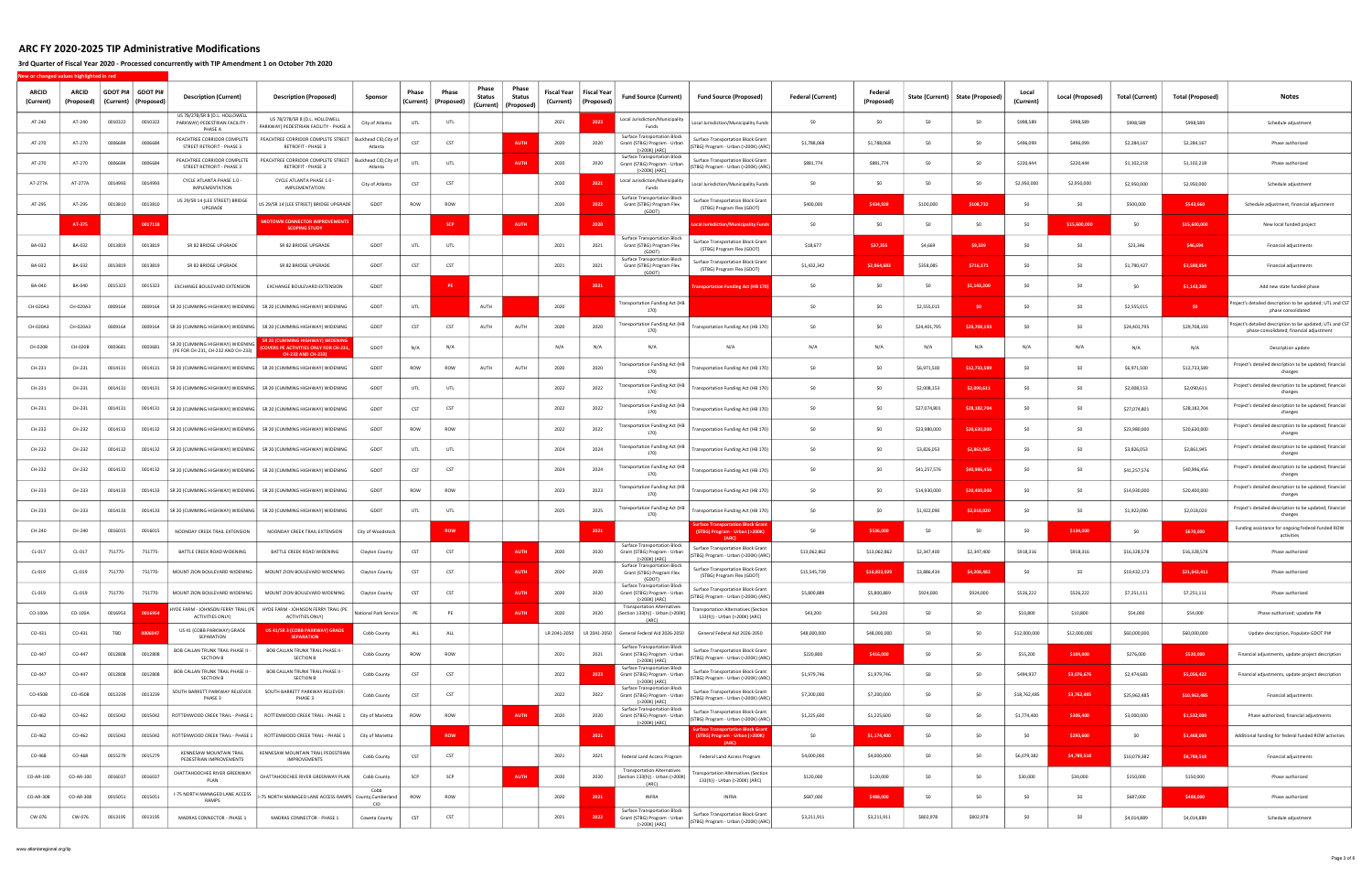### 3rd Quarter of Fiscal Year 2020 - Processed concurrently with TIP Amendment 1 on October 7th 2020

| ARCID<br>(Current) | <b>ARCID</b><br>(Proposed) | GDOT PI#   GDOT PI#<br>(Current) | (Proposed) | <b>Description (Current)</b>                                                                           | <b>Description (Proposed)</b>                                                                      | Sponsor               | Phase<br>(Current) | Phase<br>(Proposed) | Phase<br><b>Status</b> | Phase<br>Status<br>(Current)   (Proposed) | Fiscal Year<br>(Current) | Fiscal Year<br>(Proposed) | <b>Fund Source (Current)</b>                                                         | <b>Fund Source (Proposed)</b>                                                                                                                   | <b>Federal (Current)</b> | Federal<br>(Proposed) |             | State (Current)   State (Proposed) | Local<br>(Current) | Local (Proposed) | <b>Total (Current)</b> | <b>Total (Proposed)</b> | <b>Notes</b>                                                      |
|--------------------|----------------------------|----------------------------------|------------|--------------------------------------------------------------------------------------------------------|----------------------------------------------------------------------------------------------------|-----------------------|--------------------|---------------------|------------------------|-------------------------------------------|--------------------------|---------------------------|--------------------------------------------------------------------------------------|-------------------------------------------------------------------------------------------------------------------------------------------------|--------------------------|-----------------------|-------------|------------------------------------|--------------------|------------------|------------------------|-------------------------|-------------------------------------------------------------------|
| CW-076             | CW-076                     | 0013195                          | 0013195    | MADRAS CONNECTOR - PHASE 1                                                                             | MADRAS CONNECTOR - PHASE 1                                                                         | Coweta County         | PE                 | PE                  |                        | <b>AUTH</b>                               | 2020                     | 2020                      | Surface Transportation Block<br>Grant (STBG) Program - Urban<br>(>200K) (ARC)        | <b>Surface Transportation Block Grant</b><br>(STBG) Program - Urban (>200K) (ARC)                                                               | \$350,121                | \$350,121             | \$0         | \$0                                | \$87,530           | \$87,530         | \$437,651              | \$437,651               | Phase authorizied                                                 |
| CW-076             | CW-076                     | 0013195                          | 0013195    | MADRAS CONNECTOR - PHASE 1                                                                             | MADRAS CONNECTOR - PHASE 1                                                                         | Coweta County         | UTL                | UTL                 |                        |                                           | 2021                     | 202                       | Local Jurisdiction/Municipality<br>Funds                                             | Local Jurisdiction/Municipality Funds                                                                                                           | \$0                      | \$0                   | \$0         | \$0                                | \$64,038           | \$64,038         | \$64,038               | \$64,038                | Schedule adjustment                                               |
| CW-076             | CW-076                     | 0013195                          | 0013195    | MADRAS CONNECTOR - PHASE 1                                                                             | MADRAS CONNECTOR - PHASE 1                                                                         | Coweta County         | CST                | CST                 |                        |                                           | 2021                     | 202                       | Georgia Transportation<br>Infrastructure Bank                                        | Georgia Transportation Infrastructure<br>Bank                                                                                                   | SO.                      | - SO                  | \$1,500,000 | \$1,500,000                        | S <sub>0</sub>     | - SO             | \$1,500,000            | \$1,500,000             | Schedule adjustment                                               |
| CW-076             | CW-076                     | 0013195                          | 0013195    | MADRAS CONNECTOR - PHASE 1                                                                             | MADRAS CONNECTOR - PHASE 1                                                                         | Coweta County         | <b>CST</b>         | CST                 |                        |                                           | 2021                     | 202                       | Local Jurisdiction/Municipality<br>Funds                                             | Local Jurisdiction/Municipality Funds                                                                                                           | SO                       | \$0                   | SO          | \$0                                | \$4,634,867        | \$4,634,867      | \$4,634,867            | \$4,634,867             | Schedule adjustment                                               |
| AR-111-2018        |                            | 0009768                          | 0009768    | GDOT NATIONAL HIGHWAY SYSTEM<br>(NHS) RESURFACING AND<br>MAINTENANCE PROGRAM - FY 2018                 | GDOT NATIONAL HIGHWAY SYSTEM (NHS)<br>RESURFACING AND MAINTENANCE<br>PROGRAM - FY 2018             | GDOT                  | N/A                | N/A                 | N/A                    | N/A                                       | N/A                      | N/A                       | N/A                                                                                  | N/A                                                                                                                                             | N/A                      | N/A                   | N/A         | N/A                                | N/A                | N/A              | N/A                    | N/A                     | Delete lump sum                                                   |
| AR-111-2019        | <b>Delet</b>               | 0009769                          | 0009769    | GDOT NATIONAL HIGHWAY SYSTEM<br>(NHS) RESURFACING AND<br>MAINTENANCE PROGRAM - FY 2019                 | GDOT NATIONAL HIGHWAY SYSTEM (NHS)<br>RESURFACING AND MAINTENANCE<br>PROGRAM - FY 2019             | GDOT                  | N/A                | N/A                 | N/A                    | N/A                                       | N/A                      | N/A                       | N/A                                                                                  | N/A                                                                                                                                             | N/A                      | N/A                   | N/A         | N/A                                | N/A                | N/A              | N/A                    | N/A                     | Delete lump sum                                                   |
| AR-111-2020        | Dele                       | 0014139                          | 0014139    | GDOT NATIONAL HIGHWAY SYSTEM<br>(NHS) RESURFACING AND<br>MAINTENANCE PROGRAM - FY 2020                 | GDOT NATIONAL HIGHWAY SYSTEM (NHS)<br>RESURFACING AND MAINTENANCE<br>PROGRAM - FY 2020             | GDOT                  | N/A                | N/A                 | N/A                    | N/A                                       | N/A                      | N/A                       | N/A                                                                                  | N/A                                                                                                                                             | N/A                      | N/A                   | N/A         | N/A                                | N/A                | N/A              | N/A                    | N/A                     | Delete lump sum                                                   |
| AR-111-2021        |                            | 0015497                          | 0015497    | GDOT NATIONAL HIGHWAY SYSTEM<br>(NHS) RESURFACING AND<br>MAINTENANCE PROGRAM - FY 2021                 | GDOT NATIONAL HIGHWAY SYSTEM (NHS)<br>RESURFACING AND MAINTENANCE<br>PROGRAM - FY 202              | GDOT                  | N/A                | N/A                 | N/A                    | N/A                                       | N/A                      | N/A                       | N/A                                                                                  | N/A                                                                                                                                             | N/A                      | N/A                   | N/A         | N/A                                | N/A                | N/A              | N/A                    | N/A                     | Delete lump sum                                                   |
| AR-111-2022        |                            | TBD                              | TBD        | GDOT NATIONAL HIGHWAY SYSTEM<br>(NHS) RESURFACING AND<br>MAINTENANCE PROGRAM - FY 2022                 | GDOT NATIONAL HIGHWAY SYSTEM (NHS)<br>RESURFACING AND MAINTENANCE<br>PROGRAM - FY 2022             | GDOT                  | N/A                | N/A                 | N/A                    | N/A                                       | N/A                      | N/A                       | N/A                                                                                  | N/A                                                                                                                                             | N/A                      | N/A                   | N/A         | N/A                                | N/A                | N/A              | N/A                    | N/A                     | Delete lump sum                                                   |
| AR-111-2023        |                            | TBD                              | TBD        | GDOT NATIONAL HIGHWAY SYSTEM<br>(NHS) RESURFACING AND<br>MAINTENANCE PROGRAM - FY 2023                 | GDOT NATIONAL HIGHWAY SYSTEM (NHS)<br>RESURFACING AND MAINTENANCE<br>PROGRAM - FY 2023             | GDOT                  | N/A                | N/A                 | N/A                    | N/A                                       | N/A                      | N/A                       | N/A                                                                                  | N/A                                                                                                                                             | N/A                      | N/A                   | N/A         | N/A                                | N/A                | N/A              | N/A                    | N/A                     | Delete lump sum                                                   |
| AR-111-2024        |                            | TBD                              | TBD        | GDOT NATIONAL HIGHWAY SYSTEM<br>(NHS) RESURFACING AND<br>MAINTENANCE PROGRAM - FY 2024                 | GDOT NATIONAL HIGHWAY SYSTEM (NHS)<br>RESURFACING AND MAINTENANCE<br>PROGRAM - FY 2024             | GDOT                  | N/A                | N/A                 | N/A                    | N/A                                       | N/A                      | N/A                       | N/A                                                                                  | N/A                                                                                                                                             | N/A                      | N/A                   | N/A         | N/A                                | N/A                | N/A              | N/A                    | N/A                     | Delete lump sum                                                   |
| AR-111-2025        |                            | TBD                              | TBD        | GDOT NATIONAL HIGHWAY SYSTEM<br>(NHS) RESURFACING AND<br>MAINTENANCE PROGRAM - FY 2025                 | GDOT NATIONAL HIGHWAY SYSTEM (NHS)<br>RESURFACING AND MAINTENANCE<br>PROGRAM - FY 2025             | GDOT                  | N/A                | N/A                 | N/A                    | N/A                                       | N/A                      | N/A                       | N/A                                                                                  | N/A                                                                                                                                             | N/A                      | N/A                   | N/A         | N/A                                | N/A                | N/A              | N/A                    | N/A                     | Delete lump sum                                                   |
| AR-127-2022        | <b>Deleti</b>              | TBD                              | TBD        | <b>GDOT SURFACE TRANSPORTATION</b><br>PROGRAM (STP) FORCE ACCOUNT<br>MAINTENANCE PROGRAM - FY 2022     | <b>GDOT SURFACE TRANSPORTATION</b><br>PROGRAM (STP) FORCE ACCOUNT<br>MAINTENANCE PROGRAM - FY 2022 | GDOT                  | N/A                | N/A                 | N/A                    | N/A                                       | N/A                      | N/A                       | N/A                                                                                  | N/A                                                                                                                                             | N/A                      | N/A                   | N/A         | N/A                                | N/A                | N/A              | N/A                    | N/A                     | Delete lump sum                                                   |
| AR-127-2023        | Dele                       | TBD                              | TBD        | GDOT SURFACE TRANSPORTATION<br>PROGRAM (STP) FORCE ACCOUNT<br>MAINTENANCE PROGRAM - FY 2023            | <b>GDOT SURFACE TRANSPORTATION</b><br>PROGRAM (STP) FORCE ACCOUNT<br>MAINTENANCE PROGRAM - FY 2023 | GDOT                  | N/A                | N/A                 | N/A                    | N/A                                       | N/A                      | N/A                       | N/A                                                                                  | N/A                                                                                                                                             | N/A                      | N/A                   | N/A         | N/A                                | N/A                | N/A              | N/A                    | N/A                     | Delete lump sum                                                   |
| AR-127-2024        | <b>Delet</b>               | TBD                              | TBD        | <b>GDOT SURFACE TRANSPORTATION</b><br>PROGRAM (STP) FORCE ACCOUNT<br>MAINTENANCE PROGRAM - FY 2023     | <b>GDOT SURFACE TRANSPORTATION</b><br>PROGRAM (STP) FORCE ACCOUNT<br>MAINTENANCE PROGRAM - FY 2024 | GDOT                  | N/A                | N/A                 | N/A                    | N/A                                       | N/A                      | N/A                       | N/A                                                                                  | N/A                                                                                                                                             | N/A                      | N/A                   | N/A         | N/A                                | N/A                | N/A              | N/A                    | N/A                     | Lump sum deleted from TIP                                         |
| AR-127-2025        |                            | TBD                              | TBD        | <b>GDOT SURFACE TRANSPORTATION</b><br>PROGRAM (STP) FORCE ACCOUNT<br>MAINTENANCE PROGRAM - FY 2023     | <b>GDOT SURFACE TRANSPORTATION</b><br>PROGRAM (STP) FORCE ACCOUNT<br>MAINTENANCE PROGRAM - FY 2024 | GDOT                  | N/A                | N/A                 | N/A                    | N/A                                       | N/A                      | N/A                       | N/A                                                                                  | N/A                                                                                                                                             | N/A                      | N/A                   | N/A         | N/A                                | N/A                | N/A              | N/A                    | N/A                     | Lump sum deleted from TIP                                         |
| AR-135-2022        | Dele                       | TBD                              | TBD        | STP TRANSPORTATION ENHANCEMENT<br>ACTIVITIES PROGRAM - FY 2022                                         | STP TRANSPORTATION ENHANCEMENT<br>ACTIVITIES PROGRAM - FY 2022                                     | GDOT                  | N/A                | N/A                 | N/A                    | N/A                                       | N/A                      | N/A                       | N/A                                                                                  | N/A                                                                                                                                             | N/A                      | N/A                   | N/A         | N/A                                | N/A                | N/A              | N/A                    | N/A                     | Delete lump sum                                                   |
| AR-135-2023        |                            | TBD                              | TBD        | STP TRANSPORTATION ENHANCEMENT<br>ACTIVITIES PROGRAM - FY 2023                                         | STP TRANSPORTATION ENHANCEMENT<br>ACTIVITIES PROGRAM - FY 2023                                     | GDOT                  | N/A                | N/A                 | N/A                    | N/A                                       | N/A                      | N/A                       | N/A                                                                                  | N/A                                                                                                                                             | N/A                      | N/A                   | N/A         | N/A                                | N/A                | N/A              | N/A                    | N/A                     | Delete lump sum                                                   |
| AR-135-2024        | <b>Delet</b>               | TBD                              | TBD        | STP TRANSPORTATION ENHANCEMENT<br>ACTIVITIES PROGRAM - FY 2024                                         | STP TRANSPORTATION ENHANCEMENT<br>ACTIVITIES PROGRAM - FY 2024                                     | GDOT                  | N/A                | N/A                 | N/A                    | N/A                                       | N/A                      | N/A                       | N/A                                                                                  | N/A                                                                                                                                             | N/A                      | N/A                   | N/A         | N/A                                | N/A                | N/A              | N/A                    | N/A                     | Delete lump sum                                                   |
| AR-135-2025        |                            | TBD                              | TBD        | STP TRANSPORTATION ENHANCEMENT<br>ACTIVITIES PROGRAM - FY 2025                                         | STP TRANSPORTATION ENHANCEMENT<br>ACTIVITIES PROGRAM - FY 2025                                     | GDOT                  | N/A                | N/A                 | N/A                    | N/A                                       | N/A                      | N/A                       | N/A                                                                                  | N/A                                                                                                                                             | N/A                      | N/A                   | N/A         | N/A                                | N/A                | N/A              | N/A                    | N/A                     | Delete lump sum                                                   |
| DK-381             | DK-381                     | 0016053                          | 0016053    | PEACHTREE CREEK GREENWAY TRAIL<br>PHASE II                                                             | PEACHTREE CREEK GREENWAY TRAIL PHASE                                                               | City of Brookhaven    | ROW                | <b>ROW</b>          |                        |                                           | 2021                     | 2023                      | <b>Transportation Alternatives</b><br>(Section 133(h)) - Urban (>200K)<br>(ARC)      | nsportation Alternatives (Section<br>133(h)) - Urban (>200K) (ARC)                                                                              | \$80,000                 | \$80,000              | \$0         | SO.                                | \$20,000           | \$20,000         | \$100,000              | \$100,000               | Schedule adjustment                                               |
| DK-381             | DK-381                     | 0016053                          | 0016053    | PEACHTREE CREEK GREENWAY TRAIL<br>PHASE II                                                             | PEACHTREE CREEK GREENWAY TRAIL PHASE                                                               | City of Brookhaven    | UTL                | UTL                 |                        |                                           | 2022                     | 2025                      | <b>Transportation Alternatives</b><br>(Section 133(h)) - Urban (>200K)<br>(ARC)      | <b>Insportation Alternatives (Section</b><br>133(h)) - Urban (>200K) (ARC)                                                                      | \$40,000                 | \$40,000              | SO.         | \$0                                | \$10,000           | \$10,000         | \$50,000               | \$50,000                | Schedule adjustment                                               |
| DK-381             | DK-381                     | 0016053                          | 0016053    | PEACHTREE CREEK GREENWAY TRAIL   PEACHTREE CREEK GREENWAY TRAIL PHASE<br>PHASE II                      | - 11 -                                                                                             | City of Brookhaven    | CST                | CST                 |                        |                                           | 2022                     | 202                       | <b>Transportation Alternatives</b><br>(Section 133(h)) - Urban (>200K)<br>(ARC)      | <b>Insportation Alternatives (Section</b><br>133(h)) - Urban (>200K) (ARC)                                                                      | \$2,400,000              | \$2,400,000           | SO.         | \$0                                | \$600,000          | \$600,000        | \$3,000,000            | \$3,000,000             | Schedule adjustment                                               |
| DK-416             | DK-416                     | 0010474                          | 0010474    | US 23/29 (PONCE DE LEON AVENUE)                                                                        | US 23/29 (PONCE DE LEON AVENUE)                                                                    | GDOT                  |                    | UTL.                |                        |                                           |                          | 2023                      |                                                                                      | rface Transportation Block Grant<br>(STBG) Program Flex (GDOT)                                                                                  | \$0                      | \$187,197             | \$0         | \$46,799                           | \$0                | SO               | \$0                    | \$233,996               | Utility relocation activities broken out of construction<br>phase |
| DK-417             | DK-417                     | 0012875                          | 0012875    | GEORGETOWN GATEWAY PROJECT ON<br>CHAMBLEE DUNWOODY ROAD                                                | GEORGETOWN GATEWAY PROJECT ON<br>CHAMBLEE DUNWOODY ROAD                                            | City of Dunwoody      | <b>CST</b>         | CST                 |                        | <b>AUTH</b>                               | 2020                     | 2020                      | Surface Transportation Block<br>Grant (STBG) Program - Urban<br>(>200K) (ARC)        | <b>Surface Transportation Block Grant</b><br>(STBG) Program - Urban (>200K) (ARC)                                                               | \$5,200,000              | \$5,200,000           | \$0         | \$0                                | \$1,300,000        | \$1,300,000      | \$6,500,000            | \$6,500,000             | Phase authorized                                                  |
| DK-417             | DK-417                     | 0012875                          | 0012875    | GEORGETOWN GATEWAY PROJECT ON<br>CHAMBLEE DUNWOODY ROAD                                                | GEORGETOWN GATEWAY PROJECT ON<br>CHAMBLEE DUNWOODY ROAD                                            | City of Dunwoody      | UTL                | UTL.                |                        | <b>AUTH</b>                               | 2020                     | 2020                      | Local Jurisdiction/Municipality<br>Funds                                             | Local Jurisdiction/Municipality Funds                                                                                                           | \$0                      | \$0                   | \$0         | \$0                                | \$1,200,000        | \$1,200,000      | \$1,200,000            | \$1,200,000             | Phase authorized                                                  |
| DK-442             | DK-442                     | 0013991                          | 0013991    | SR 42 BRIDGE REPLACEMENT                                                                               | SR 42 BRIDGE REPLACEMENT                                                                           | GDOT                  | ROW                | ROW                 |                        | <b>AUTH</b>                               | 2020                     | 2020                      | <b>Surface Transportation Block</b><br>Grant (STBG) Program Flex<br>(GDOT)           | <b>Surface Transportation Block Grant</b><br>(STBG) Program Flex (GDOT)                                                                         | \$622,400                | \$656,000             | \$155,600   | \$164,000                          | \$0                | SO.              | \$778,000              | \$820,000               | Phase authorized; financial adjustment                            |
| DK-442             | DK-442                     | 0013991                          | 0013991    | SR 42 BRIDGE REPLACEMENT                                                                               | SR 42 BRIDGE REPLACEMENT                                                                           | GDOT                  | UTL                | UTL.                |                        |                                           | 2021                     | 2021                      | Surface Transportation Block<br>Grant (STBG) Program Flex<br>(GDOT)                  | <b>Surface Transportation Block Grant</b><br>(STBG) Program Flex (GDOT)                                                                         | \$133,171                | \$251,899             | \$33,293    | \$62,975                           | \$0                | \$0              | \$166,464              | \$314,874               | Financial adjustment                                              |
| DK-452             | DK-452                     | 0016056                          | 0016056    | ASHFORD DUNWOODY ROAD                                                                                  | ASHFORD DUNWOODY ROAD                                                                              | City of Brookhaven    | ROW                | ROW                 |                        |                                           | 2021                     | 202                       | <b>Surface Transportation Block</b><br>Grant (STBG) Program - Urban<br>(>200K) (ARC) | <b>Surface Transportation Block Grant</b><br>(STBG) Program - Urban (>200K) (ARC)                                                               | \$320,000                | \$320,000             | \$0         | \$0                                | \$80,000           | \$80,000         | \$400,000              | \$400,000               | Schedule adjustment                                               |
| DK-452             | DK-452                     | 0016056                          | 0016056    | ASHFORD DUNWOODY ROAD                                                                                  | ASHFORD DUNWOODY ROAD                                                                              | City of Brookhaven    | <b>CST</b>         | CST                 |                        |                                           | 2023                     | 202                       | Local Jurisdiction/Municipality<br>Funds                                             | Local Jurisdiction/Municipality Funds                                                                                                           | \$0                      | SO                    | \$0         | \$0                                | \$1,900,000        | \$1,900,000      | \$1,900,000            | \$1,900,000             | Schedule adjustment                                               |
| DO-300             | DO-300                     | 0015072                          | 0015072    | RIVERSIDE PARKWAY BRIDGE UPGRADE                                                                       | RIVERSIDE PARKWAY BRIDGE UPGRADE                                                                   | City of Douglasville  | <b>CST</b>         | CST                 |                        |                                           | 2021                     | 2021                      | <b>Surface Transportation Block</b><br>Grant (STBG) Program - Urban<br>(>200K) (ARC) | Surface Transportation Block Grant<br>(STBG) Program - Urban (>200K) (ARC)                                                                      | \$530,321                | \$530,321             | \$0         | \$0                                | \$132,580          | \$193,948        | \$662,901              | \$724,269               | Financial adjustments                                             |
| FA-100B            | FA-100B                    | 0016083                          | 0016083    | FAYETTE COUNTY RESURFACING<br>PROGRAM - FY 2020                                                        | FAYETTE COUNTY RESURFACING PROGRAM -<br>FY 2020                                                    | <b>Fayette County</b> | <b>CST</b>         | CST                 |                        | <b>AUTH</b>                               | 2020                     | 2020                      | Highway Infrastructure - 23 USC<br>With a Population Over 200,000                    | Highway Infrastructure - 23 USC<br>133(b)(1)(A) Activities in Areas   133(b)(1)(A) Activities in Areas With a<br>Population Over 200,000 (Z910) | \$1,115,671              | \$1,115,671           | \$0         | \$0                                | \$278,918          | \$278,918        | \$1,394,589            | \$1,394,589             | Phase authorized                                                  |
| FA-100B            | FA-100B                    | 0016083                          | 0016083    | FAYETTE COUNTY RESURFACING<br>PROGRAM - FY 2020                                                        | FAYETTE COUNTY RESURFACING PROGRAM -<br>FY 2020                                                    | Fayette County        | <b>CST</b>         | CST                 |                        | <b>AUTH</b>                               | 2020                     | 2020                      | Surface Transportation Block<br>Grant (STBG) Program - Urban<br>(>200K) (ARC)        | Surface Transportation Block Grant<br>(STBG) Program - Urban (>200K) (ARC)                                                                      | \$3,070,844              | \$3,070,844           | \$0         | SO.                                | \$767,711          | \$767,711        | \$3,838,555            | \$3,838,555             | Phase authorized                                                  |
| FA-352             | FA-352                     | 0012624                          | 0012624    | REDWINE ROAD AND STARRS MILL<br>SCHOOL COMPLEX MULTI-USE PATH                                          | REDWINE ROAD AND STARRS MILL SCHOOL<br>COMPLEX MULTI-USE PATH                                      | Fayette County        | <b>CST</b>         | CST                 |                        | <b>AUTH</b>                               | 2020                     | 2020                      | <b>Surface Transportation Block</b><br>Grant (STBG) Program - Urban<br>(>200K) (ARC) | Surface Transportation Block Grant<br>(STBG) Program - Urban (>200K) (ARC)                                                                      | \$665,705                | \$665,705             | \$0         | \$0                                | \$166,426          | \$166,426        | \$832,131              | \$832,131               | Phase authorized                                                  |
| FN-067B            | FN-067B                    | 721790                           | 721790-    | SR 9 (ALPHARETTA HIGHWAY / MAIN<br>STREET) OPERATIONAL IMPROVEMENTS   STREET) OPERATIONAL IMPROVEMENTS | SR 9 (ALPHARETTA HIGHWAY / MAIN                                                                    | GDOT                  | UTL                |                     |                        |                                           | 2021                     |                           | ransportation Funding Act (HB<br>170)                                                |                                                                                                                                                 | \$0                      | \$0                   | \$2,070,426 | \$0                                | \$0                | \$0              | \$2,070,426            | \$0                     | Populate GDOT PI#; UTL activities consolidated with CST           |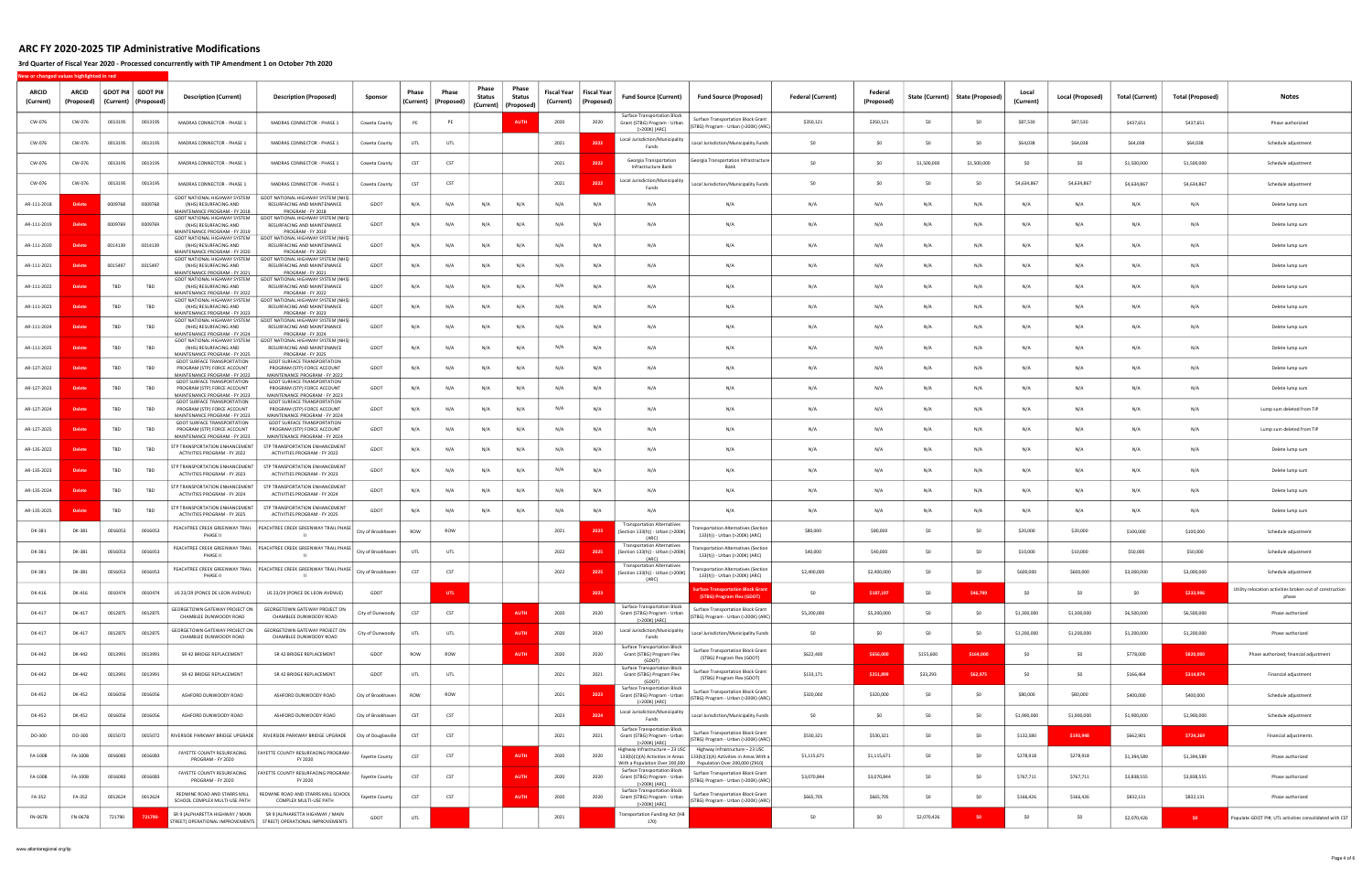### 3rd Quarter of Fiscal Year 2020 - Processed concurrently with TIP Amendment 1 on October 7th 2020

| <b>ARCID</b><br>(Current) | <b>ARCID</b><br>(Proposed) |         | GDOT PI#   GDOT PI#<br>(Current)   (Proposed | <b>Description (Current)</b>                                       | <b>Description (Proposed)</b>                                                          | Sponsor                | Phase<br>(Current) | Phase<br>(Proposed) | Phase<br><b>Status</b><br>(Current) | Phase<br><b>Status</b><br>(Proposed) | Fiscal Year<br>(Current) | <b>Fiscal Year</b><br>(Proposed) | <b>Fund Source (Current)</b>                                                         | <b>Fund Source (Proposed)</b>                                                      | <b>Federal (Current)</b> | Federal<br>(Proposed) | State (Current) | <b>State (Proposed)</b> | Local<br>(Current) | Local (Proposed) | <b>Total (Current)</b> | <b>Total (Proposed)</b> | <b>Notes</b>                                                      |
|---------------------------|----------------------------|---------|----------------------------------------------|--------------------------------------------------------------------|----------------------------------------------------------------------------------------|------------------------|--------------------|---------------------|-------------------------------------|--------------------------------------|--------------------------|----------------------------------|--------------------------------------------------------------------------------------|------------------------------------------------------------------------------------|--------------------------|-----------------------|-----------------|-------------------------|--------------------|------------------|------------------------|-------------------------|-------------------------------------------------------------------|
| FN-067B                   | FN-067B                    | 721790  | 72179                                        | SR 9 (ALPHARETTA HIGHWAY / MAIN<br>TREET) OPERATIONAL IMPROVEMENTS | SR 9 (ALPHARETTA HIGHWAY / MAIN<br>STREET) OPERATIONAL IMPROVEMENTS                    | GDOT                   | CST                | CST                 |                                     |                                      | 2021                     | 2021                             | <b>Transportation Funding Act (HB</b><br>170)                                        | Transportation Funding Act (HB 170)                                                | \$0                      | \$0                   | \$15,160,935    | \$14,436,840            | SO.                | SO.              | \$15,160,935           | \$14,436,840            | Populate GDOT PI#; financial adjustment                           |
| FN-175                    | FN-175                     | N/A     | N/A                                          | HAYNES BRIDGE ROAD                                                 | HAYNES BRIDGE ROAD                                                                     | City of Alpharetta     | CST                | <b>CST</b>          |                                     |                                      | 2020                     | 202                              | Local Jurisdiction/Municipality<br>Funds                                             | Local Jurisdiction/Municipality Funds                                              | \$0                      | \$0                   | SO              | SO                      | \$8,000,000        | \$8,000,000      | \$8,000,000            | \$8,000,000             | Schedule adjustment                                               |
| FN-225                    | FN-225                     | 0007839 | 0007839                                      | STATE BRIDGE ROAD / PLEASANT HILL<br>ROAD WIDENING                 | STATE BRIDGE ROAD / PLEASANT HILL ROAD<br>WIDENING                                     | City of Johns Creek    | PE                 | <b>CST</b>          |                                     | AUTH                                 | 2025                     | 2020                             | Georgia Transportation<br>Infrastructure Bank                                        | Georgia Transportation Infrastructure                                              | \$0                      | - SO                  | \$1,500,000     | \$1,500,000             | - SO               | -SO              | \$1,500,000            | \$1,500,000             | Phase authorized, financial adjustments                           |
| FN-225                    | FN-225                     | 0007839 | 0007839                                      | STATE BRIDGE ROAD / PLEASANT HILL<br>ROAD WIDENING                 | STATE BRIDGE ROAD / PLEASANT HILL ROAD<br>WIDENING                                     | City of Johns Creek    | PE                 | PE                  |                                     | <b>AUTH</b>                          | 2025                     | 201                              | Local Jurisdiction/Municipality<br>Funds                                             | Local Jurisdiction/Municipality Funds                                              | \$0                      | SO.                   | \$0             | SO                      | \$479,876          | \$300,000        | \$479,876              | \$300,000               | Phase authorized, financial adjustments                           |
| FN-225                    | FN-225                     | 0007839 | 0007839                                      | ROAD WIDENING                                                      | STATE BRIDGE ROAD / PLEASANT HILL   STATE BRIDGE ROAD / PLEASANT HILL ROAD<br>WIDENING | City of Johns Creek    | PE                 | <b>ROW</b>          |                                     | <b>AUTH</b>                          | 2025                     | 201                              | <b>Surface Transportation Block</b><br>Grant (STBG) Program Flex<br>(GDO)            | cal Jurisdiction/Municipality Fun                                                  | \$54,911                 | SO.                   | \$13,728        | \$0                     | -SO                | \$300,000        | \$68,639               | \$300,000               | Phase authorized, financial adjustments                           |
| FN-225                    | FN-225                     | 0007839 | 0007839                                      | ROAD WIDENING                                                      | STATE BRIDGE ROAD / PLEASANT HILL   STATE BRIDGE ROAD / PLEASANT HILL ROAD<br>WIDENING | City of Johns Creek    | CST                | CST                 |                                     | AUTI                                 | LR 2026-2030             | 2020                             | General Federal Aid 2026-2050                                                        | Local Jurisdiction/Municipality Funds                                              | \$33,933,311             | \$0                   | \$8,483,328     | \$0\$                   | SO.                | \$4,000,000      | \$42,416,639           | \$4,000,000             | Phase authorized, financial adjustments                           |
| FN-292                    | FN-292                     | TBD     |                                              | BIG CREEK PARKWAY - PHASE II                                       | BIG CREEK PARKWAY - PHASE II                                                           | City of Roswell        | <b>CST</b>         | CST                 |                                     |                                      | 2020                     | 202                              | Local Jurisdiction/Municipality<br>Funds                                             | Local Jurisdiction/Municipality Funds                                              | \$0                      | SO                    | \$0             | \$0                     | \$36,293,009       | \$36,293,009     | \$36,293,009           | \$36,293,009            | Schedule change; Populate GDOT PI#                                |
| FN-292                    | FN-292                     | TBD     |                                              | BIG CREEK PARKWAY - PHASE II                                       | BIG CREEK PARKWAY - PHASE II                                                           | City of Roswell        | ROW                | ROW                 |                                     |                                      | 2020                     | 202                              | Local Jurisdiction/Municipality<br>Funds                                             | Local Jurisdiction/Municipality Funds                                              | \$0                      | SO.                   | \$0             | SO                      | \$15,000,000       | \$16,236,482     | \$15,000,000           | \$16,236,482            | Schedule and financial change; Populate GDOT PI#                  |
| FN-300                    | FN-300                     | TBD     | TBD                                          | JONES BRIDGE ROAD WIDENING                                         | JONES BRIDGE ROAD WIDENING                                                             | City of Johns Creek    | PE                 | PE                  |                                     | <b>AUTI</b>                          | 2020                     | 2020                             | Local Jurisdiction/Municipality<br>Funds                                             | Local Jurisdiction/Municipality Funds                                              | \$0                      | \$0                   | \$0             | SO                      | \$250,000          | \$250,000        | \$250,000              | \$250,000               | Phase authorized                                                  |
| FN-300                    | FN-300                     | TBD     | TBD                                          | JONES BRIDGE ROAD WIDENING                                         | JONES BRIDGE ROAD WIDENING                                                             | City of Johns Creek    | ROW                | ROW                 |                                     |                                      | 2021                     | 202                              | Local Jurisdiction/Municipality<br>Funds                                             | Local Jurisdiction/Municipality Funds                                              | \$0                      | \$0                   | \$0             | SO                      | \$3,250,000        | \$3,250,000      | \$3,250,000            | \$3,250,000             | Schedule adjustment                                               |
| FN-300                    | FN-300                     | TBD     | TBD                                          | JONES BRIDGE ROAD WIDENING                                         | JONES BRIDGE ROAD WIDENING                                                             | City of Johns Creek    | CST                | CST                 |                                     |                                      | 2022                     | 202                              | Local Jurisdiction/Municipality<br>Funds                                             | Local Jurisdiction/Municipality Funds                                              | SO.                      | SO.                   | SO.             | SO                      | \$7,500,000        | \$7,500,000      | \$7,500,000            | \$7,500,000             | Schedule adjustment                                               |
| FS-280                    | FS-280                     | 0015080 | 0015080                                      | <b>GLOBAL GATEWAY CONNECTOR</b>                                    | <b>GLOBAL GATEWAY CONNECTOR</b>                                                        | City of College Park   | <b>CST</b>         | CST                 |                                     |                                      | 2021                     | 2021                             | Local Jurisdiction/Municipality<br>Funds                                             | <b>urface Transportation Block Gran</b><br>(STBG) Program - Urban (>200K)<br>(ARC) | \$0                      | \$7,057,645           | \$0             | \$O                     | \$7,869,838        | \$3,019,853      | \$7,869,838            | \$10.077.498            | Financial adjustment                                              |
| FS-283                    | FS-283                     | 0013809 | 0013809                                      | SR/14 US 29 BRIDGE UPGRADE                                         | SR/14 US 29 BRIDGE UPGRADE                                                             | GDOT                   | ROW                | ROW                 |                                     |                                      | 2020                     | 202                              | National Highway Performance<br>Program (NHPP)                                       | National Highway Performance<br>Program (NHPP)                                     | \$200,000                | \$520,200             | \$50,000        | \$130,050               | SO.                | S <sub>0</sub>   | \$250,000              | \$650,250               | Schedule and financial adjustment                                 |
| FS-283                    | FS-283                     | 0013809 | 0013809                                      | SR/14 US 29 BRIDGE UPGRADE                                         | SR/14 US 29 BRIDGE UPGRADE                                                             | GDOT                   | CST                | CST                 |                                     |                                      | 2022                     | 202                              | National Highway Performance<br>Program (NHPP)                                       | National Highway Performance<br>Program (NHPP)                                     | \$1,840,000              | \$1,840,000           | \$460,000       | \$460,000               | SO.                | - SO             | \$2,300,000            | \$2,300,000             | Schedule adjustment                                               |
| FS-286A                   | FS-286A                    | 0015083 | 0015083                                      | SOUTH FULTON BRIDGE REPLACEMENT<br>PROGRAM                         | CR 485/DEMOONEY ROAD @ DEEP CREEK                                                      | <b>Fulton County</b>   | CST                | CST                 |                                     |                                      | 2021                     | 202                              | Local Jurisdiction/Municipality<br>Funds                                             | Local Jurisdiction/Municipality Funds                                              | \$0                      | SO.                   |                 |                         | \$2,724,107        | \$2,724,107      | \$2,724,107            | \$2,724,107             | Schedule and financial adjustment                                 |
| FS-286B                   | FS-286B                    | 0015529 | 0015529                                      | SOUTH FULTON BRIDGE REPLACEMENT<br>PROGRAM                         | R 1529/COCHRAN ROAD @ DEEP CREEH                                                       | <b>Fulton County</b>   | CST                | CST                 |                                     |                                      | 2021                     | 202                              | Local Jurisdiction/Municipality<br>Funds                                             | Local Jurisdiction/Municipality Funds                                              | \$0                      | SO.                   | \$0             | \$0                     | \$1,719,827        | \$1,719,827      | \$1,719,827            | \$1,719,827             | Schedule and financial adjustment                                 |
| <b>FS-286C</b>            | FS-286C                    | 0015530 | 0015530                                      | SOUTH FULTON BRIDGE REPLACEMENT<br>PROGRAM                         | 1529/COCHRAN ROAD @ CAMP CREEK                                                         | <b>Fulton County</b>   | CST                | CST                 |                                     |                                      | 2021                     | 202                              | Local Jurisdiction/Municipality<br>Funds                                             | Local Jurisdiction/Municipality Funds                                              | \$0                      | SO.                   | - SO            | Ś٥                      | \$1,923,252        | \$1,923,252      | \$1,923,252            | \$1,923,252             | Schedule and financial adjustment                                 |
| FS-AR-182                 | FS-AR-182                  | 0007841 | 0007841                                      | <b>I-85 SOUTH INTERCHANGE</b><br><b>IMPROVEMENTS</b>               | -85 SOUTH INTERCHANGE IMPROVEMENTS                                                     | City of Fairburn       | CST                | CST                 |                                     |                                      | 2021                     | 202                              | <b>Surface Transportation Block</b><br>Grant (STBG) Program - Urban<br>(>200K) (ARC  | <b>Surface Transportation Block Grant</b><br>(STBG) Program - Urban (>200K) (ARC)  | \$7,000,000              | \$7.282.13            | \$1,750,000     | \$1.820.74              | SO.                |                  | \$8,750,000            | \$9,102,885             | Schedule adjustment                                               |
| FS-AR-182                 | FS-AR-182                  | 0007841 | 0007841                                      | I-85 SOUTH INTERCHANGE<br><b>IMPROVEMENTS</b>                      | I-85 SOUTH INTERCHANGE IMPROVEMENTS                                                    | City of Fairburn       | CST                | CST                 |                                     |                                      | 2021                     | 202                              | National Highway Performance<br>Program (NHPP)                                       | National Highway Performance<br>Program (NHPP)                                     | \$25,198,193             | \$25,198,193          | \$6,299,548     | \$6,299,548             |                    |                  | \$31,497,741           | \$31,497,741            | Schedule adjustment                                               |
| <b>FS-AR-182</b>          | <b>FS-AR-182</b>           | 0007841 | 0007841                                      | I-85 SOUTH INTERCHANGE<br><b>IMPROVEMENTS</b>                      | -85 SOUTH INTERCHANGE IMPROVEMENTS                                                     | City of Fairburn       |                    |                     |                                     |                                      |                          | 202                              |                                                                                      | urface Transportation Block Gra<br>(STBG) Program - Urban (>200K)<br>[APC]         | \$0                      | \$459,973             | \$0             | \$O                     |                    | \$114,993        | \$0                    | \$574,966               | Additional funding for federal funded PE activities               |
| <b>FS-AR-182</b>          | <b>FS-AR-182</b>           | 0007841 | 0007841                                      | <b>I-85 SOUTH INTERCHANGE</b><br>IMPROVEMENTS                      | I-85 SOUTH INTERCHANGE IMPROVEMENTS                                                    | City of Fairburn       | UTL                | UTL                 |                                     |                                      | 2021                     | -202                             | National Highway Performance<br>Program (NHPP)                                       | National Highway Performance<br>Program (NHPP)                                     | \$282,989                | \$297.138             | \$70,747        | \$74,285                | SO.                | - SO             | \$353,736              | \$371,423               | Schedule and financial adjustment                                 |
| FT-003                    | FT-003                     | 0016975 | 0016975                                      | PILGRIM MILL ROAD MULTIUSE TRAI                                    | PILGRIM MILL ROAD MULTIUSE TRAIL                                                       | Forsyth County         | PE                 | <b>PE</b>           |                                     | <b>AUT</b>                           | 2020                     | 2020                             | Federal Lands Access Program                                                         | Federal Lands Access Program                                                       | \$313,872                | \$221.388             | SO.             | SO                      | \$76,128           | \$118,612        | \$390,000              | \$340,000               | Financial adjustment                                              |
| FT-003                    | FT-003                     | 0016975 | 0016975                                      | PILGRIM MILL ROAD MULTIUSE TRAIL                                   | PILGRIM MILL ROAD MULTIUSE TRAIL                                                       | Forsyth County         | ROW                | ROW                 |                                     |                                      | 2021                     | 2021                             | Federal Lands Access Program                                                         | Federal Lands Access Program                                                       | \$217,779                | \$163,612             | \$0             | \$O                     | \$52,821           | \$106,988        | \$270,600              | \$270,600               | Financial adjustment                                              |
| FT-003                    | FT-003                     | 0016975 | 0016975                                      | PILGRIM MILL ROAD MULTIUSE TRAIL                                   | PILGRIM MILL ROAD MULTIUSE TRAIL                                                       | Forsyth County         | <b>CST</b>         | CST                 |                                     |                                      | 2022                     | 2022                             | Federal Lands Access Program                                                         | Federal Lands Access Program                                                       | \$1,956,109              | \$2,052,760           | \$0             | \$0                     | \$801,287          | \$804,636        | \$2,757,396            | \$2,857,396             | Financial adjustment                                              |
| FT-061A                   | FT-061A                    | 0002862 | 0002862                                      | SR 20 (CANTON HIGHWAY / CUMMING<br>HIGHWAY) WIDENING               | SR 20 (CANTON HIGHWAY / CUMMING<br>HIGHWAY) WIDENING                                   | GDOT                   | N/A                | N/A                 |                                     |                                      | N/A                      | N/A                              | N/A                                                                                  | N/A                                                                                | N/A                      | N/A                   | N/A             | N/A                     | N/A                | N/A              | N/A                    | N/A                     | Update detailed description                                       |
| FT-313                    | FT-313                     | 0003682 | 0003682                                      | SR 20 WIDENING                                                     | SR 20 WIDENING                                                                         | GDOT                   | UTL                | UTL                 |                                     |                                      | 2021                     | 2023                             | <b>Transportation Funding Act (HB</b><br>170)                                        | Transportation Funding Act (HB 170)                                                | \$0                      | \$0                   | \$3,166,800     | \$5,620,293             | \$0                | SO.              | \$3,166,800            | \$5,620,293             | Upated detailed description, schedule and financial<br>adjustment |
| FT-330                    | FT-330                     | N/A     | N/A                                          | OLD ATLANTA ROAD: SEGMENT 3 -<br>WIDENING                          | OLD ATLANTA ROAD: SEGMENT 3 -<br>WIDENING                                              | Forsyth County         | CST                | CST                 |                                     |                                      | 2020                     | 202                              | Local Jurisdiction/Municipality<br>Funds                                             | Local Jurisdiction/Municipality Funds                                              | \$0                      | \$0                   | \$0             | SO                      | \$12,812,500       | \$12,812,500     | \$12,812,500           | \$12,812,500            | Schedule adjustment                                               |
| FT-331                    | FT-331                     | N/A     | N/A                                          | OLD ATLANTA ROAD: SEGMENT 4<br>WIDENING                            | OLD ATLANTA ROAD: SEGMENT 4 -<br>WIDENING                                              | Forsyth County         | <b>CST</b>         | CST                 |                                     |                                      | 2020                     | 2021                             | Local Jurisdiction/Municipality<br>Funds                                             | Local Jurisdiction/Municipality Funds                                              | \$0                      | \$0                   | \$0             | \$0                     | \$8,550,000        | \$8,550,000      | \$8,550,000            | \$8,550,000             | Schedule adjustment                                               |
| GW-269                    | GW-269                     | 0006921 | 0006921                                      | SR 124 (SCENIC HIGHWAY) WIDENING                                   | SR 124 (SCENIC HIGHWAY) WIDENING                                                       | <b>Gwinnett County</b> | PE                 | PE                  |                                     | <b>AUTH</b>                          | 2020                     | 2020                             | <b>Surface Transportation Block</b><br>Grant (STBG) Program - Urban<br>(>200K) (ARC) | <b>Surface Transportation Block Grant</b><br>(STBG) Program - Urban (>200K) (ARC)  | \$500,000                | \$500,000             | SO.             | \$0                     | \$125,000          | \$125,000        | \$625,000              | \$625,000               | Phase authorized, sponsor updated to Gwinnett County              |
| GW-384                    | GW-384                     | 0012883 | 0012883                                      | WESTERN GWINNETT BIKEWAY<br>EXTENSION                              | <b>WESTERN GWINNETT PATHWAY</b>                                                        | <b>Gwinnett County</b> | <b>CST</b>         | CST                 |                                     | <b>AUTH</b>                          | 2020                     | 2020                             | <b>Transportation Alternatives</b><br>(Section 133(h)) - Urban (>200K)  <br>(ARC)    | ansportation Alternatives (Section<br>133(h)) - Urban (>200K) (ARC)                | \$1,898,000              | \$1,898,000           | \$0             | \$0                     | \$8,198,755        | \$8,198,755      | \$10,096,755           | \$10,096,755            | Phase authorized, project title upated                            |
| GW-384                    | GW-384                     | 0012883 | 0012883                                      | WESTERN GWINNETT BIKEWAY<br><b>EXTENSION</b>                       | <b>WESTERN GWINNETT PATHWAY</b>                                                        | <b>Gwinnett County</b> | CST                | CST                 |                                     | <b>AUTH</b>                          | 2020                     | 2020                             | <b>Surface Transportation Block</b><br>Grant (STBG) Program - Urban<br>(>200K) (ARC) | Surface Transportation Block Grant<br>(STBG) Program - Urban (>200K) (ARC)         | \$3,102,000              | \$3,102,000           | \$0             | \$0                     | \$775,500          | \$775,500        | \$3,877,500            | \$3,877,500             | Phase authorized, project title upated                            |
| GW-384                    | GW-384                     | 0012883 | 0012883                                      | WESTERN GWINNETT BIKEWAY<br>EXTENSION                              | <b>WESTERN GWINNETT PATHWAY</b>                                                        | <b>Gwinnett County</b> | UTL                | UTL                 |                                     | <b>AUTH</b>                          | 2020                     | 2020                             | Local Jurisdiction/Municipality<br>Funds                                             | Local Jurisdiction/Municipality Funds                                              | \$0                      | \$0                   | \$0             | \$0                     | \$343,100          | \$343,100        | \$343,100              | \$343,100               | Phase authorized, project title upated                            |
| GW-385                    | GW-385                     | 0012884 | 0012884                                      | NORCROSS TO LILBURN MULTIUSE TRAIL                                 | NORCROSS TO LILBURN MULTIUSE TRAIL                                                     | <b>Gwinnett County</b> | CST                |                     |                                     |                                      | 2021                     |                                  | STP - Enhancements                                                                   |                                                                                    | \$1,070,000              | SO                    | \$0             | \$0                     | \$267,500          | SO <sub>2</sub>  | \$1,337,500            | \$0                     | Phase deleted                                                     |
| GW-402                    | GW-402                     | 0014160 | 0014160                                      | ROGERS BRIDGE CONNECTION                                           | ROGERS BRIDGE CONNECTION                                                               | City of Duluth         | <b>CST</b>         | CST                 |                                     | <b>AUTH</b>                          | 2020                     | 2020                             | <b>Surface Transportation Block</b><br>Grant (STBG) Program - Urban<br>(>200K) (ARC) | Surface Transportation Block Grant<br>(STBG) Program - Urban (>200K) (ARC)         | \$652,168                | \$652,168             | \$0             | \$0                     | \$163,042          | \$163,042        | \$815,210              | \$815,210               | Phase authorized                                                  |
| GW-402                    | GW-402                     | 0014160 | 0014160                                      | ROGERS BRIDGE CONNECTION                                           | ROGERS BRIDGE CONNECTION                                                               | City of Duluth         | <b>CST</b>         | <b>CST</b>          |                                     | <b>AUTH</b>                          | 2020                     | 2020                             | <b>Transportation Alternatives</b><br>(Section 133(h)) - Urban (>200K)<br>(ARC)      | ansportation Alternatives (Section<br>133(h)) - Urban (>200K) (ARC)                | \$4,475,288              | \$4,475,288           | \$0             | \$0                     | \$758,822          | \$758,822        | \$5,234,110            | \$5,234,110             | Phase authorized                                                  |